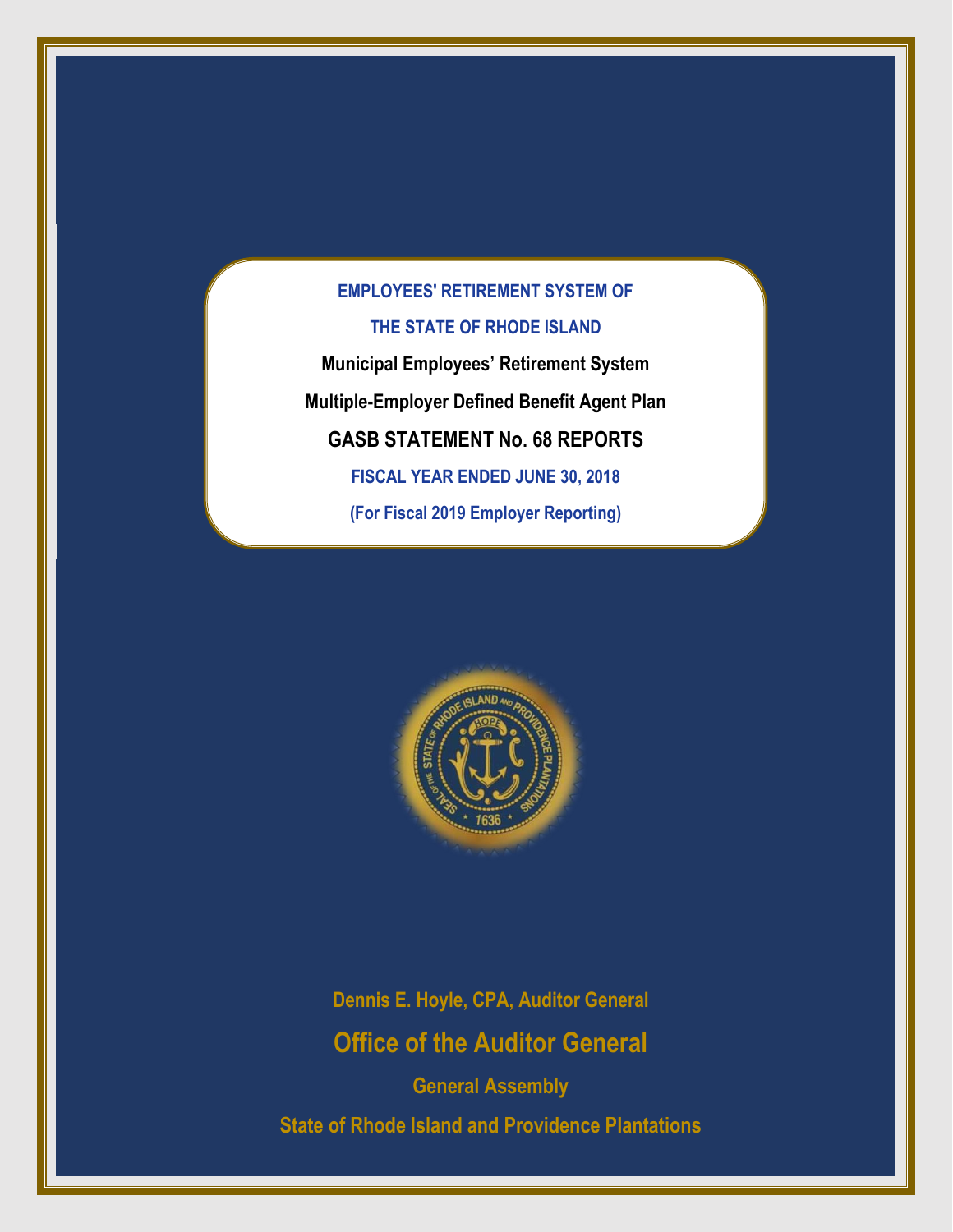

# Office of the Auditor General

State of Rhode Island and Providence Plantations - General Assembly **Dennis E. Hoyle, CPA - Auditor General**

**oag.ri.gov**

33 Broad Street • Suite 201• Providence, RI • 02903-4177 tel: 401.222.2435 · fax: 401.222.2111

September 30, 2019

#### JOINT COMMITTEE ON LEGISLATIVE SERVICES:

SPEAKER Nicholas A. Mattiello, Chairman

Senator Dominick J. Ruggerio Senator Dennis L. Algiere Representative K. Joseph Shekarchi Representative Blake A. Fillippi

We have completed our audit of the Schedules of Changes in Fiduciary Net Position by Employer - Municipal Employees' Retirement System (MERS) plan for the fiscal year ended June 30, 2018. The Schedules are required for employers participating in the MERS multiple-employer defined benefit agent plan to meet their financial reporting responsibilities under generally accepted accounting principles – specifically the requirements of Governmental Accounting Standards Board Statement No. 68 – *Accounting and Financial Reporting for Pensions.* 

We have also included our report on the MERS plan census data as of June 30, 2017, which was used as the basis for the actuarial valuation of the plan at that date rolled forward to June 30, 2018 – **the plan measurement date for fiscal 2019 financial reporting by participating employers in the MERS plan.** 

Our report is contained herein as outlined in the Table of Contents.

Sincerely, Dennis E. Hoyle, CPA Auditor General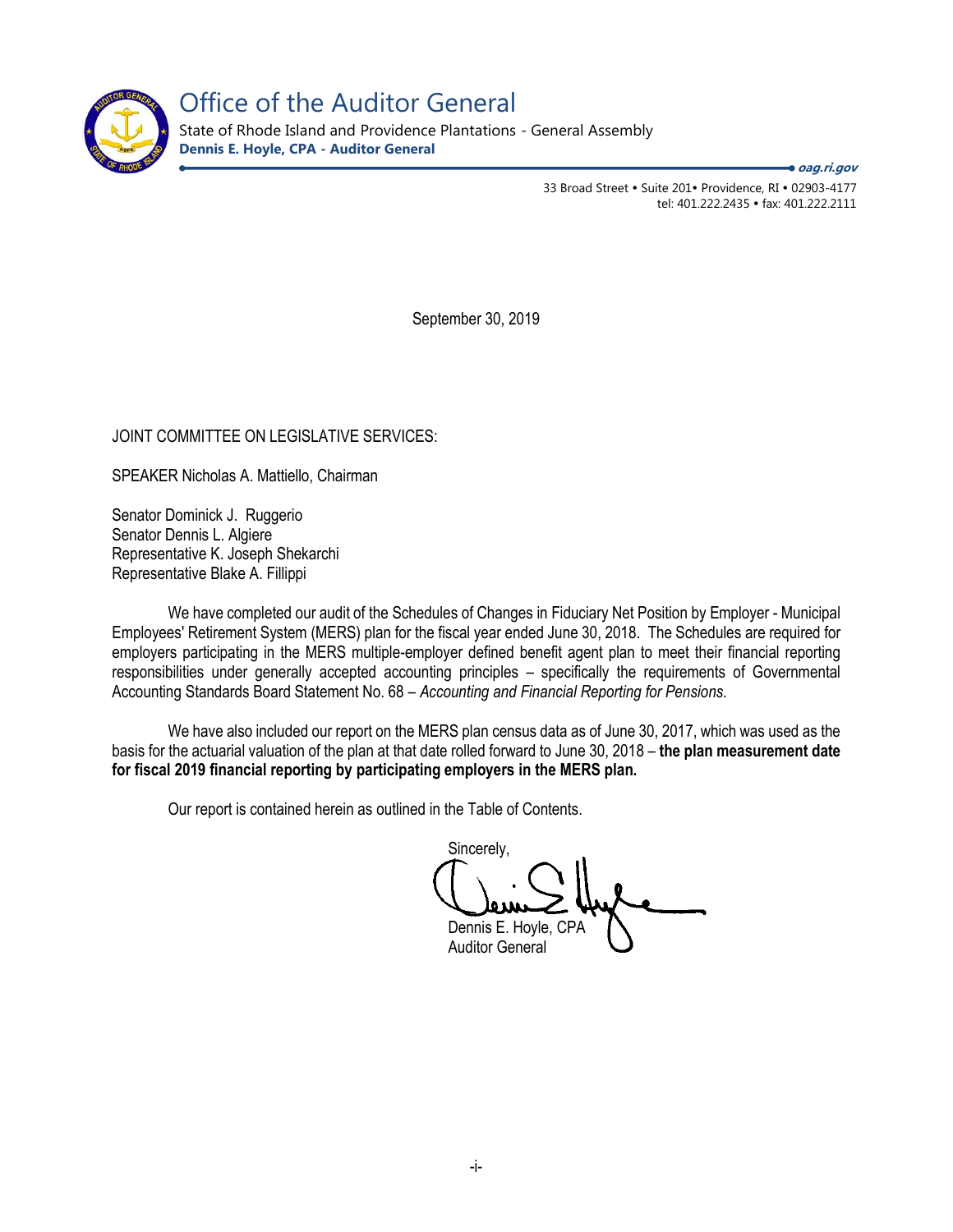### *Municipal Employees' Retirement System*

# **Multiple-Employer Defined Benefit Agent Plan**

### *GASB STATEMENT No. 68 REPORTS*

### *FISCAL YEAR ENDED JUNE 30, 2018*

### **TABLE OF CONTENTS**

### **PAGE**

|      | <b>INTRODUCTION</b>                                                 |    |
|------|---------------------------------------------------------------------|----|
| II.  | INDEPENDENT ACCOUNTANT'S REPORT ON PLAN CENSUS DATA                 | 2  |
| III. | INDEPENDENT AUDITOR'S REPORT                                        |    |
| IV.  | SCHEDULES OF CHANGES IN FIDUCIARY NET POSITION BY EMPLOYER          | 6  |
|      | NOTES TO SCHEDULES OF CHANGES IN FIDUCIARY NET POSITION BY EMPLOYER | 23 |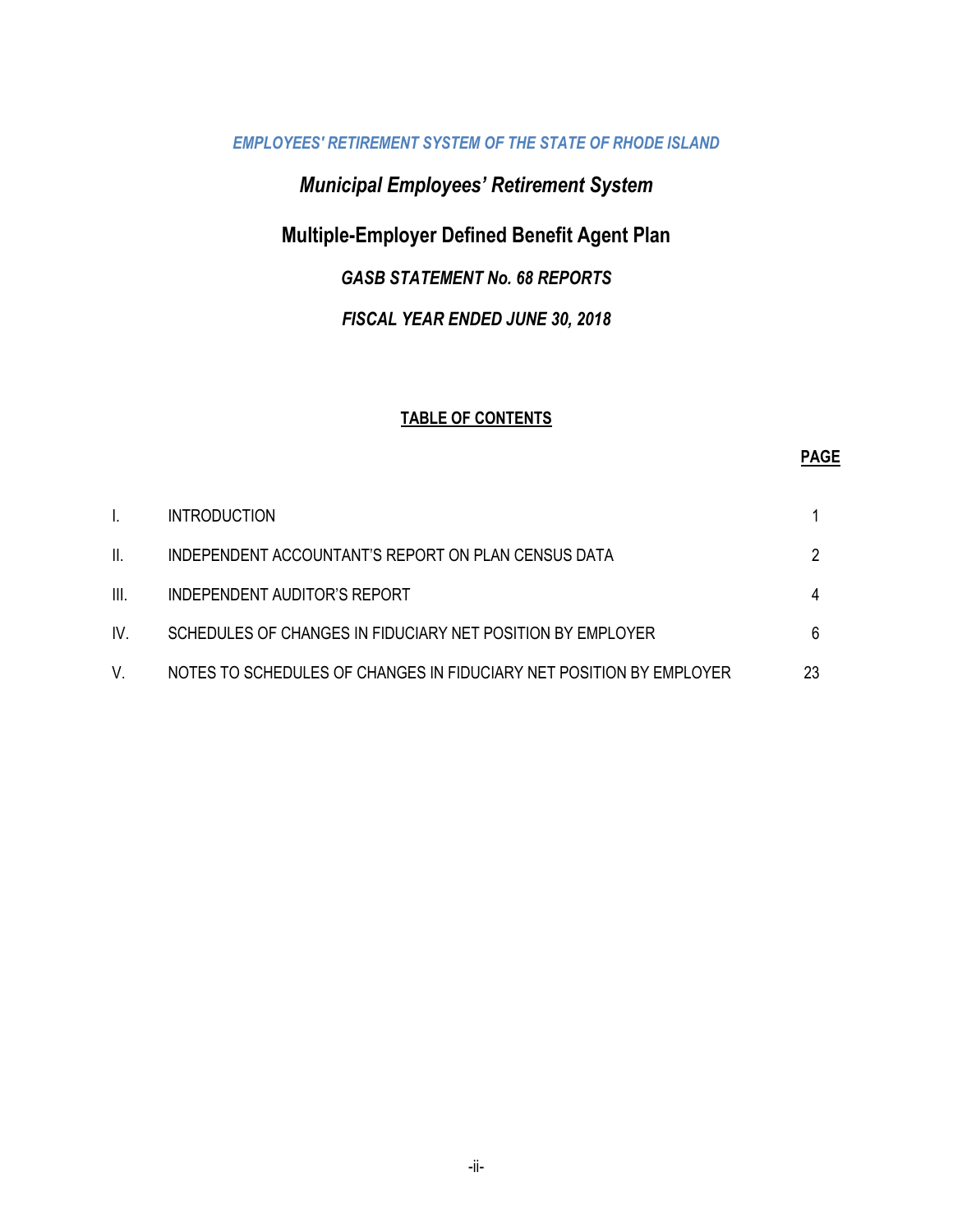# *Municipal Employees' Retirement System*

**Multiple-Employer Defined Benefit Agent Plan** 

### *GASB STATEMENT No. 68 REPORTS*

#### **INTRODUCTION**

The Municipal Employees' Retirement System (MERS) Plan covers certain employees of municipalities, fire districts, housing authorities, water and sewer districts, and municipal police and fire units that have elected to participate. MERS is an agent plan and accordingly separate actuarial valuations are performed for each employer unit.

We have previously audited the financial statements of the Employees' Retirement System of the State of Rhode Island for the year ended June 30, 2018 which includes the MERS plan financial statements. ERSRI has prepared and we have audited the Schedules of Changes in Fiduciary Net Position by Employer (the Schedules) for the fiscal year ended June 30, 2018. The amounts included in the Schedules are used by the actuary to determine the net pension liability or asset for each MERS participating employer at the June 30, 2018 measurement date.

The net pension liability and other measures for each MERS employer unit have been developed consistent with the requirements of GASB 68 – *Accounting and Financial Reporting for Pensions*. Such amounts are intended for accounting and financial reporting by governments which prepare their financial statements in accordance with generally accepted accounting principles as promulgated by the Governmental Accounting Standards Board. These amounts may and will likely differ from amounts reported in actuarial valuations used to measure actuarially determined contribution amounts consistent with the plan's adopted funding policies.

We have also issued our report on the reliability of the MERS census data at June 30, 2017 used by the actuary to measure the total pension liability for each MERS participating employer. The June 30, 2017 actuarial data, rolled forward to June 30, 2018, was used as the basis for determining the total pension liability at the measurement date (June 30, 2018). **Our report on the census data is intended to be used by each participating employer and their auditors in meeting the employer's fiscal 2019 financial reporting requirements.**

The System's actuary has provided separately issued actuarial valuation reports to each MERS participating employer which contains the beginning net pension liability (asset), ending net pension liability (asset), pension expense and related deferred inflows and outflows. The employer specific actuarial reports also detail actuarial methods and assumptions used by the actuary in measuring the net pension liability (asset) in accordance with the requirements of GASB Statement No. 68.

This audit report and the actuarial valuation reports provided by the actuary will allow employers participating in the MERS agent plan to meet their financial reporting responsibilities pursuant to GASB Statement No. 68.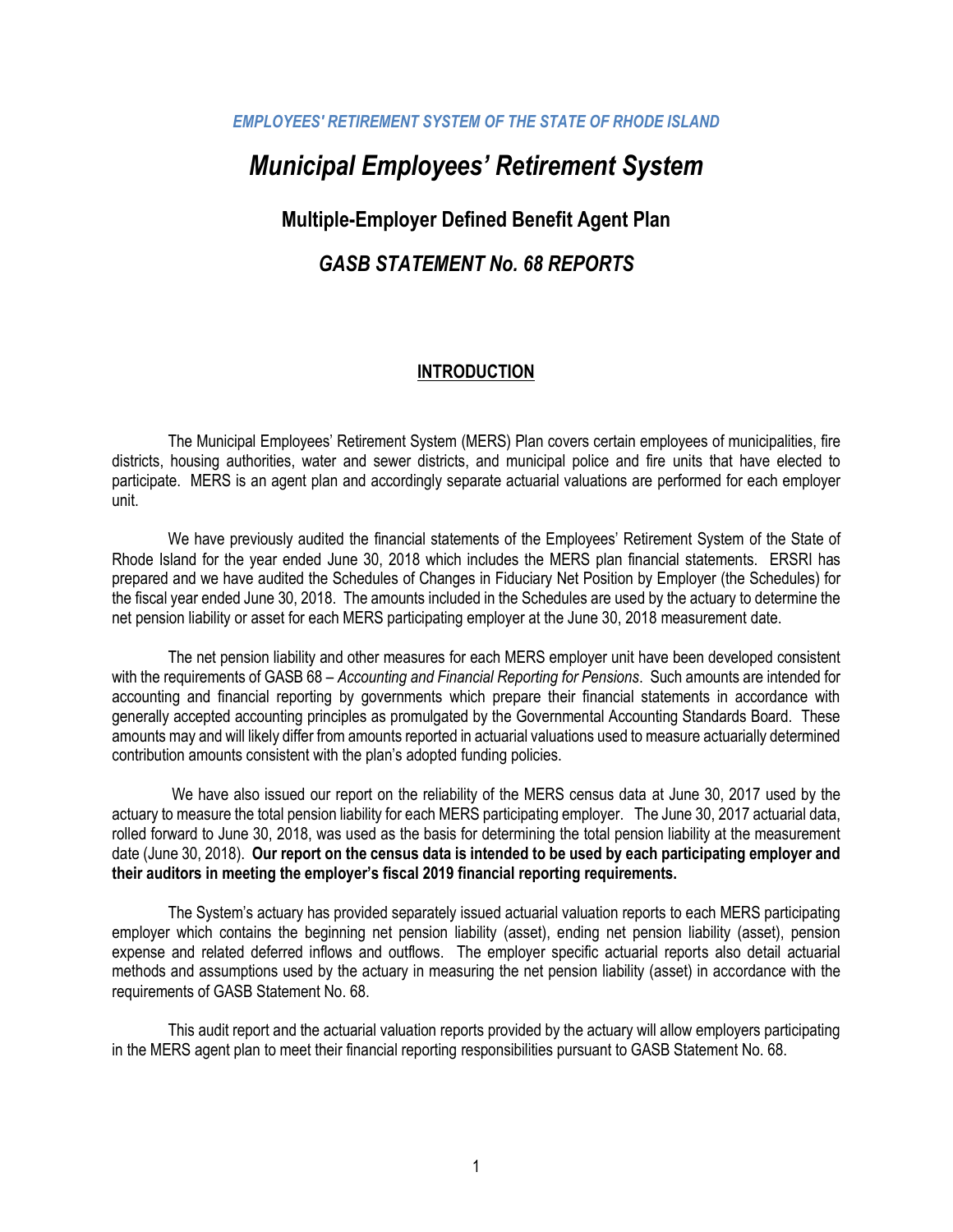

Office of the Auditor General State of Rhode Island and Providence Plantations - General Assembly

**Dennis E. Hoyle, CPA - Auditor General**

33 Broad Street • Suite 201 • Providence, RI • 02903-4177 tel: 401.222.2435 · fax: 401.222.2111 **oag.ri.gov**

#### **INDEPENDENT ACCOUNTANT'S REPORT**

JOINT COMMITTEE ON LEGISLATIVE SERVICES, GENERAL ASSEMBLY STATE OF RHODE ISLAND AND PROVIDENCE PLANTATIONS:

RETIREMENT BOARD OF THE EMPLOYEES' RETIREMENT SYSTEM OF THE STATE OF RHODE ISLAND:

We have examined the Employees' Retirement System of Rhode Island (the System) management assertions related to the census data it maintained for the Municipal Employees' Retirement System (MERS) which was used by the System's actuary to prepare the actuarial valuations as of June 30, 2017 for the employers participating in MERS. The data in the 2017 valuations were rolled-forward to June 30, 2018 and used to prepare the GASB Statement No. 68 Accounting Valuation Reports as of June 30, 2018 for the employers participating in MERS. Management's assertions are:

- 1. The key census data elements as of June 30, 2017 provided by the System to its actuary are complete and accurate based on the accumulation of census data reported by the participating employers for the period July 1, 2016 through June 30, 2017. Key census data elements include: employer code, member name, gender, date of birth, date of hire, years of service, eligible compensation, date of termination, employment status (active, inactive or retired) and employee class (such as general employee, police, fire) and annual benefit payments for retirees as outlined in Title 45 of the General Laws of the State of Rhode Island.
- 2. The census data provided to the actuary as of June 30, 2017 properly reflects benefit provisions in effect through the measurement date of June 30, 2018 as outlined in Rhode Island General Law Title 45.
- 3. The census data provided to the actuary as of June 30, 2017 properly excludes deceased members based on the System's validation of the existence of plan members by cross matching social security numbers of plan members with the Social Security death file maintained by a private vendor (Pension Benefit Information) on a monthly basis for the period July 1, 2016 through June 30, 2017.

The System's management is responsible for the aforementioned census data assertions. Our responsibility is to express an opinion on these assertions based on our examination.

Our examination was conducted in accordance with attestation standards established by the American Institute of Certified Public Accountants and, accordingly, included examining, on a test basis, evidence supporting management's assertions and performing such other procedures as we considered necessary in the circumstances. We believe that our examination provides a reasonable basis for our opinion.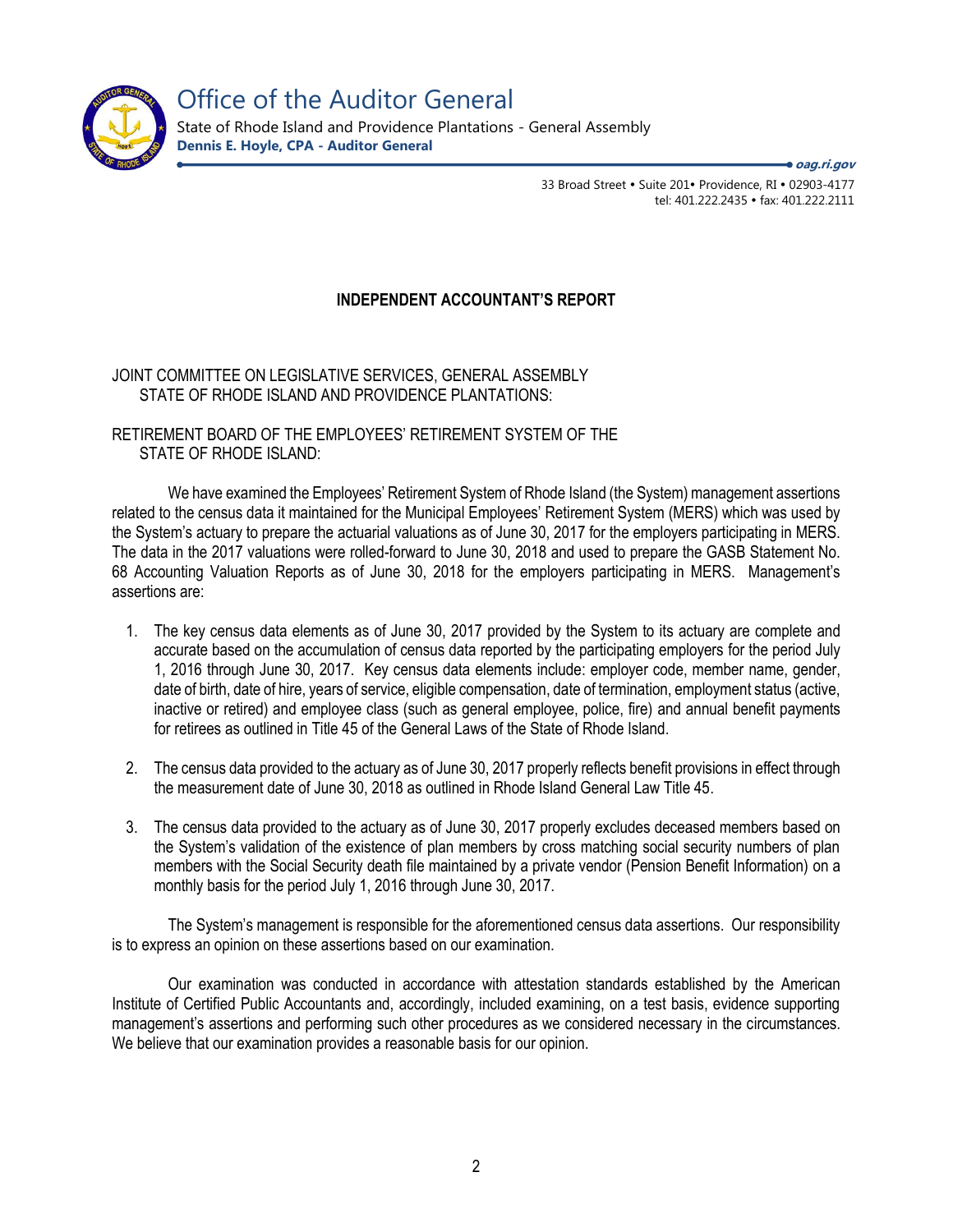Joint Committee on Legislative Services, General Assembly Retirement Board of the Employees' Retirement System of the State of Rhode Island

In our opinion, management's assertions referred to above are fairly stated, in all material respects, based on the law governing MERS (RIGL Title 45).

Our report is intended solely for the information and use of the Employees' Retirement System of the State of Rhode Island's management, the Retirement Board of the Employees' Retirement System of the State of Rhode Island, the Municipal Employees' Retirement System participating employers and their auditors and is not intended to be and should not be used by anyone other than these specified parties.

Dennis E. Hoyle, Auditor General

September 27, 2019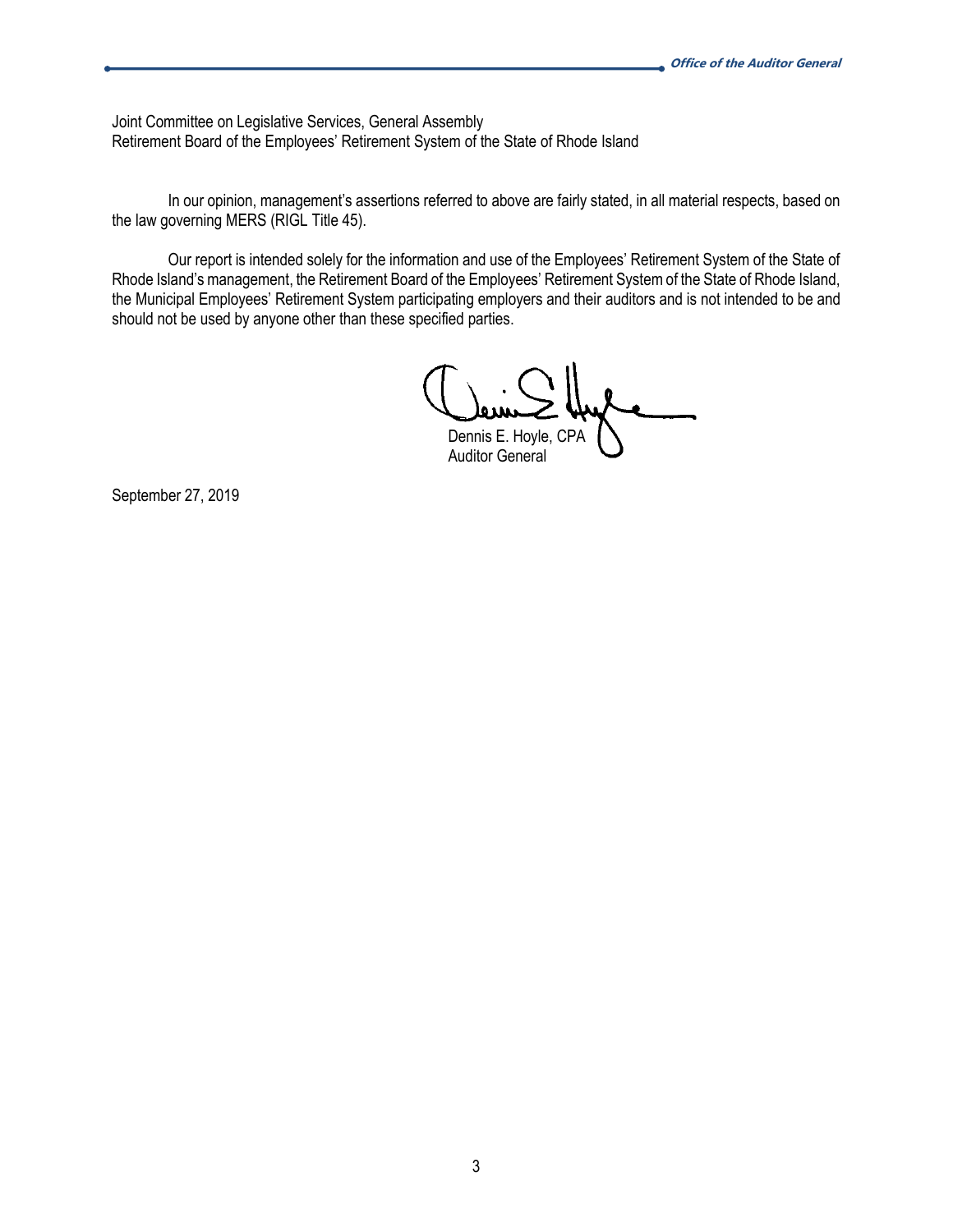

Office of the Auditor General State of Rhode Island and Providence Plantations - General Assembly **Dennis E. Hoyle, CPA - Auditor General**

> 33 Broad Street • Suite 201• Providence, RI • 02903-4177 tel: 401.222.2435 • fax: 401.222.2111 **oag.ri.gov**

#### **INDEPENDENT AUDITOR'S REPORT**

#### JOINT COMMITTEE ON LEGISLATIVE SERVICES, GENERAL ASSEMBLY STATE OF RHODE ISLAND AND PROVIDENCE PLANTATIONS:

#### RETIREMENT BOARD OF THE EMPLOYEES' RETIREMENT SYSTEM OF THE STATE OF RHODE ISLAND:

We have audited the fiduciary net position as of June 30, 2018, and the changes in fiduciary net position for the year then ended, included in the accompanying Schedules of Changes in Fiduciary Net Position by Employer ("Schedule") of the Municipal Employees' Retirement System (MERS), and the related notes. We have also audited the fiduciary net position of each individual employer as of June 30, 2018, and the changes in fiduciary net position of each individual employer for the year then ended, included in the accompanying Schedule and the related notes.

#### *Management's Responsibility for the Schedule*

Management is responsible for the preparation and fair presentation of the Schedules in accordance with accounting principles generally accepted in the United States of America; this includes the design, implementation, and maintenance of internal control relevant to the preparation and fair presentation of the Schedules, that are free from material misstatement, whether due to fraud or error.

#### *Auditor's Responsibility*

Our responsibility is to express an opinion on the fiduciary net position and the changes in fiduciary net position included in the Schedules based on our audit. We conducted our audit in accordance with auditing standards generally accepted in the United States of America. Those standards require that we plan and perform the audit to obtain reasonable assurance about whether the fiduciary net position and the changes in fiduciary net position included in the Schedules are free from material misstatement.

An audit involves performing procedures to obtain audit evidence about the amounts and disclosures in the Schedules. The procedures selected depend on the auditor's judgment, including the assessment of the risks of material misstatement of the fiduciary net position and the changes in fiduciary net position included in the Schedules, whether due to fraud or error. In making those risk assessments, the auditor considers internal control relevant to the entity's preparation and fair presentation of the fiduciary net position and the changes in fiduciary net position included in the Schedules in order to design audit procedures that are appropriate in the circumstances, but not for the purpose of expressing an opinion on the effectiveness of the entity's internal control. Accordingly, we express no such opinion. An audit also includes evaluating the appropriateness of accounting policies used and the reasonableness of significant accounting estimates made by management, as well as evaluating the overall presentation of the fiduciary net position and the changes in fiduciary net position included in the Schedules.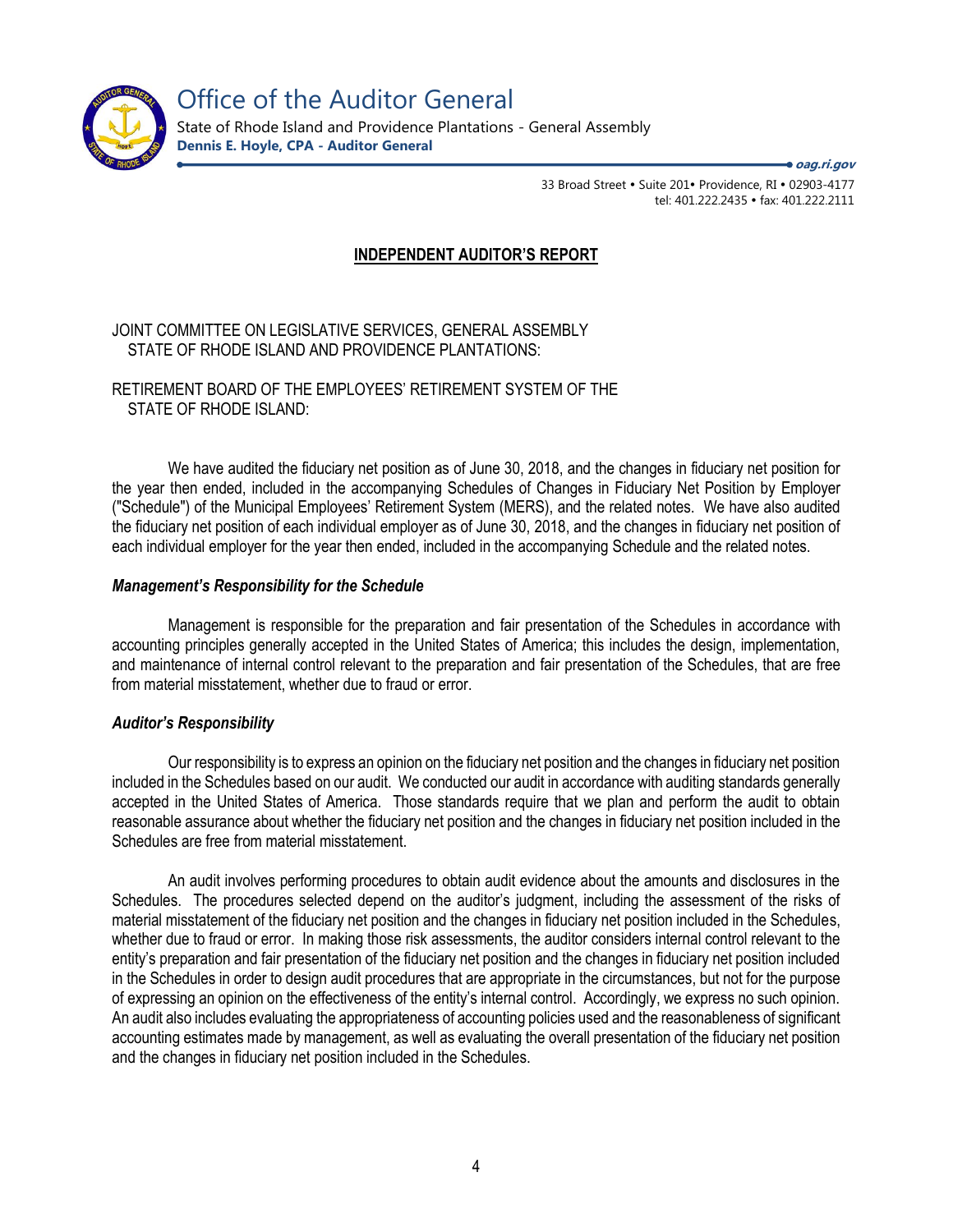Joint Committee on Legislative Services, General Assembly Retirement Board of the Employees' Retirement System of the State of Rhode Island

We believe that the audit evidence we have obtained is sufficient and appropriate to provide a basis for our audit opinion.

#### *Opinions*

In our opinion, the Schedules referred to above presents fairly, in all material respects, the fiduciary net position of the Municipal Employees' Retirement System as of June 30, 2018, and the changes in fiduciary net position for the year then ended, in accordance with accounting principles generally accepted in the United States of America. Also, in our opinion, the Schedules referred to above presents fairly, in all material respects, the fiduciary net position of each individual employer as of June 30, 2018 and the changes in fiduciary net position of each individual employer for the year then ended, in accordance with accounting principles generally accepted in the United States of America.

#### *Emphasis of Matters*

The fair values of certain investments (hedge funds, private equity, real estate, certain infrastructure, and the crisis protection class - trend following investments) representing 27% of assets within the pooled investment trust, have been estimated by management in the absence of readily determinable fair values. Management's estimates are based on information provided by the fund managers or general partners.

As described in Note 4, the System changed its method of presentation for investment management expenses which were previously reported on a net of fees basis and are now presented on a gross fee basis.

Our opinions are not modified with respect to these matters.

#### *Other Matter*

We have audited, in accordance with auditing standards generally accepted in the United States of America, the financial statements of the Municipal Employees' Retirement System Plan within the Employees' Retirement System of Rhode Island as of and for the year ended June 30, 2018, and our report thereon, dated December 20, 2018, expressed an unmodified opinion on those financial statements.

#### *Restriction on Use*

Our report is intended solely for the information and use of the Employees' Retirement System of the State of Rhode Island's management, the Retirement Board of the Employees' Retirement System of the State of Rhode Island, the Municipal Employees' Retirement System participating employers and their auditors and is not intended to be and should not be used by anyone other than these specified parties.

Dennis E. Hoyle, CPA Auditor General

September 27, 2019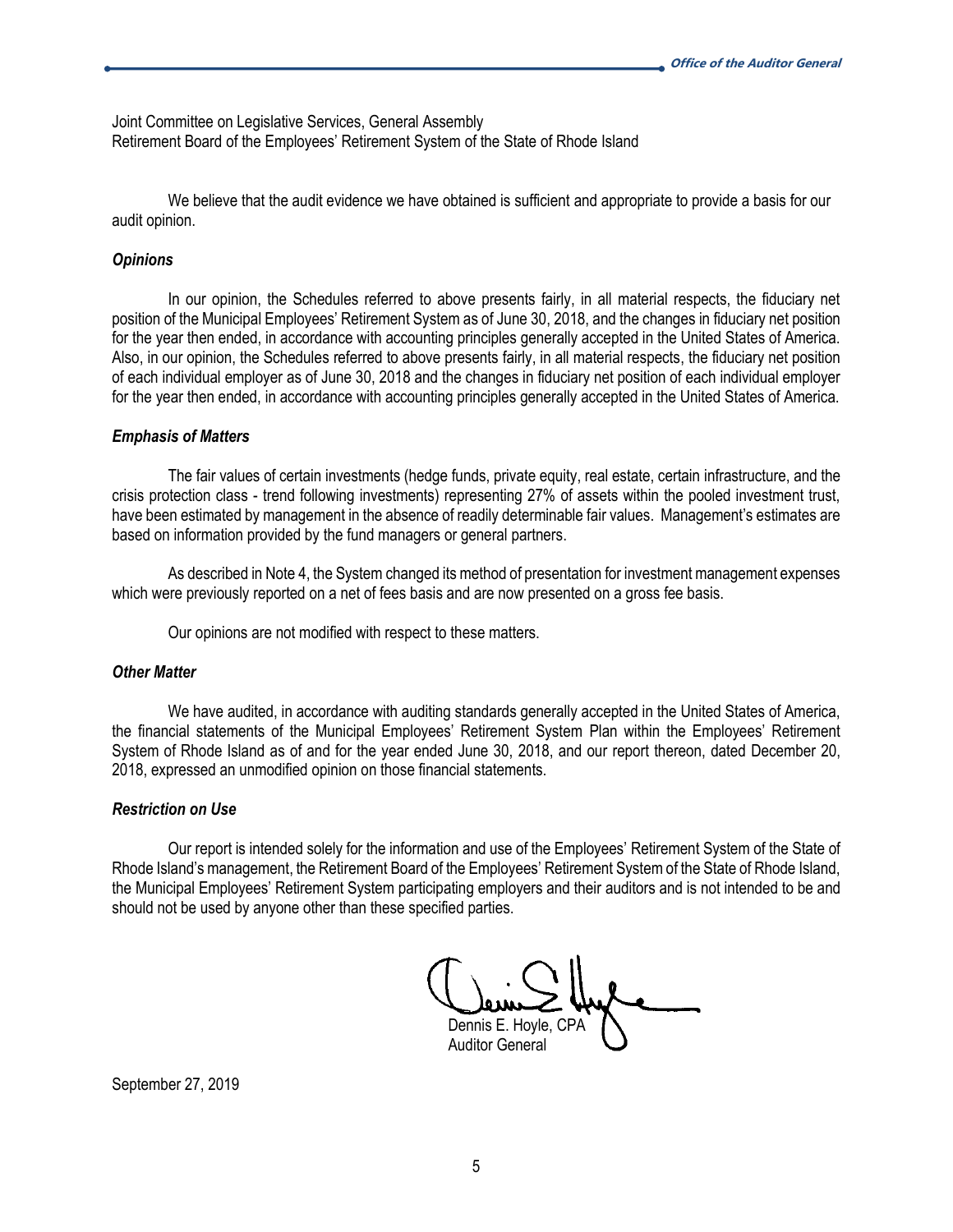| <b>Employer Unit Type</b>                                                                                                                   | <b>Barrington (COLA)</b>                     | <b>Barrington</b> |                                         | <b>Barrington</b>                                          | <b>Barrington</b>                   | <b>Bristol</b>                             | <b>Bristol</b>                      | <b>Bristol</b>                          |
|---------------------------------------------------------------------------------------------------------------------------------------------|----------------------------------------------|-------------------|-----------------------------------------|------------------------------------------------------------|-------------------------------------|--------------------------------------------|-------------------------------------|-----------------------------------------|
| <b>General Employees</b>                                                                                                                    | $\bullet$                                    |                   |                                         |                                                            |                                     | $\bullet$                                  |                                     |                                         |
| Police                                                                                                                                      |                                              | $\bullet$         |                                         |                                                            |                                     |                                            | $\bullet$                           |                                         |
| Fire                                                                                                                                        |                                              |                   |                                         | $\bullet$                                                  | $\bullet$                           |                                            |                                     | $\bullet$                               |
| Police and Fire                                                                                                                             |                                              |                   |                                         |                                                            |                                     |                                            |                                     |                                         |
| <b>Current Employer Unit Number(s)</b>                                                                                                      | 1002 1003 1007 1009                          | 1004              |                                         | 1005                                                       | 1008                                | 1012 1019                                  | 1014                                | 1015                                    |
| Legacy Employer Unit Number                                                                                                                 | 3078                                         | 4060              |                                         | 4061                                                       | 4059                                | 3002                                       | 4096                                | 4094                                    |
| <b>Additions</b><br>Contributions<br>Member contributions                                                                                   | 232,504 \$<br>\$                             |                   | $168,325$ \$                            | $6,743$ \$                                                 | 168,400 \$                          | 158,320 \$                                 | 265,401 \$                          | 39,551                                  |
| <b>Employer contributions</b>                                                                                                               | 692,958                                      | 515,623           |                                         | 269,105                                                    | 134,888                             | 709,681                                    | 136,150                             | 42,038                                  |
| Other (net)                                                                                                                                 |                                              |                   |                                         |                                                            | $\sim$                              |                                            |                                     |                                         |
| Net investment income                                                                                                                       | 2,638,717                                    | 719,017           |                                         | 444,806                                                    | 261,264                             | 1,349,236                                  | 630,550                             | 35,621                                  |
| <b>Total Additions</b>                                                                                                                      | 3,564,180                                    | 1,402,965         |                                         | 720,654                                                    | 564,552                             | 2,217,237                                  | 1,032,101                           | 117,210                                 |
| <b>Deductions</b><br>Retirement benefits and refunds<br>Administrative expense<br>Service credit transfers (net)<br><b>Total Deductions</b> | 2,202,264<br>35,128<br>(28,660)<br>2,208,732 |                   | 747,045<br>9,572<br>$\omega$<br>756,617 | 799,228<br>5,921<br>$\mathcal{L}_{\mathcal{A}}$<br>805,149 | 54,944<br>3,478<br>$\sim$<br>58,422 | 1,487,146<br>17,962<br>13,369<br>1,518,477 | 37,928<br>8,394<br>$\sim$<br>46,322 | 17,356<br>474<br>(41, 267)<br>(23, 437) |
| Net Increase                                                                                                                                | 1,355,448                                    |                   | 646,348                                 | (84, 495)                                                  | 506,130                             | 698,761                                    | 985,779                             | 140,647                                 |
| Net position held in trust<br>for pension benefits<br>Beginning of year                                                                     | 33,908,306                                   | 8,962,578         |                                         | 6,028,874                                                  | 2,985,393                           | 17,332,401                                 | 7,440,879                           | 335,391                                 |
| End of year                                                                                                                                 | 35,263,754 \$<br>\$                          |                   | 9,608,926 \$                            | 5,944,378 \$                                               | 3,491,523 \$                        | 18,031,161 \$                              | 8,426,658 \$                        | 476,038                                 |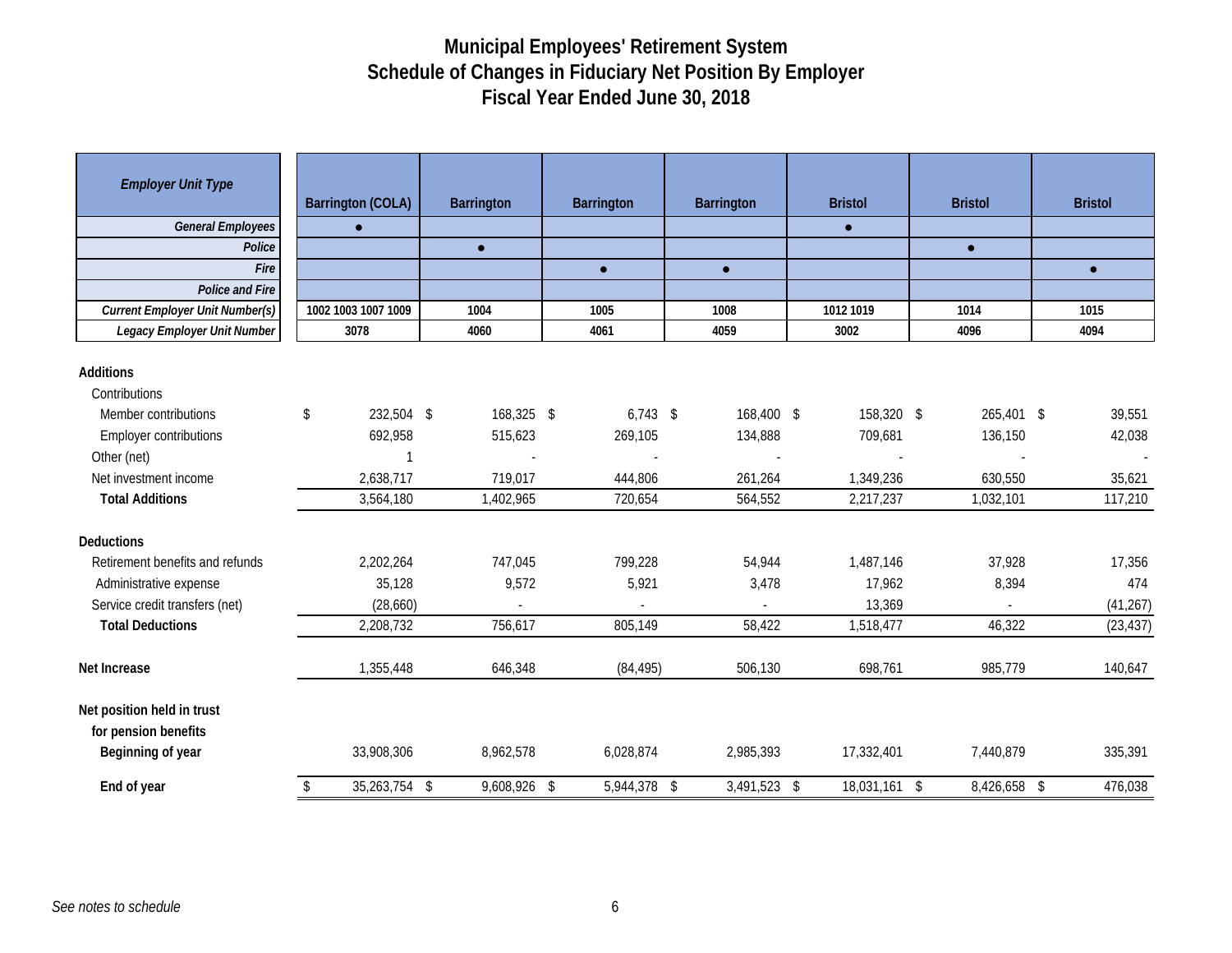| <b>Employer Unit Type</b>                                               | <b>Bristol Housing</b> | <b>Bristol/Warren</b><br><b>Regional School</b> | <b>Burrillville</b> | <b>Burrillville</b> | <b>Burrillville Housing</b> | <b>Central Coventry</b><br><b>Fire District</b> | <b>Central Falls</b> |
|-------------------------------------------------------------------------|------------------------|-------------------------------------------------|---------------------|---------------------|-----------------------------|-------------------------------------------------|----------------------|
| <b>General Employees</b>                                                | $\bullet$              | $\bullet$                                       | $\bullet$           |                     | $\bullet$                   |                                                 | $\bullet$            |
| Police                                                                  |                        |                                                 |                     | $\bullet$           |                             |                                                 |                      |
| Fire                                                                    |                        |                                                 |                     |                     |                             | $\bullet$                                       |                      |
| Police and Fire                                                         |                        |                                                 |                     |                     |                             |                                                 |                      |
| <b>Current Employer Unit Number(s)</b>                                  | 1016                   | 1023                                            | 1032 1033           | 1034                | 1036                        | 1045 1235 1525 1585                             | 1052                 |
| Legacy Employer Unit Number                                             | 3059                   | 3100                                            | 3003                | 4090                | 3065                        | 4102                                            | 3004                 |
| <b>Additions</b><br>Contributions<br>Member contributions               | \$<br>19,501 \$        | 125,446 \$                                      | 198,255 \$          | 158,993 \$          | $4,218$ \$                  | 183,081 \$                                      | 39,609               |
| <b>Employer contributions</b>                                           |                        | 692,541                                         | 483,944             | 308,922             | 15,648                      | 337,778                                         | 275,704              |
| Other (net)<br>Net investment income                                    | 165,557                | 1,297,578                                       | 2,188,863           | 798,999             | 70,865                      | 703,964                                         | 381,632              |
| <b>Total Additions</b>                                                  | 185,058                | 2,115,565                                       | 2,871,062           | 1,266,914           | 90,731                      | 1,224,823                                       | 696,945              |
|                                                                         |                        |                                                 |                     |                     |                             |                                                 |                      |
| Deductions                                                              |                        |                                                 |                     |                     |                             |                                                 |                      |
| Retirement benefits and refunds                                         | 85,070                 | 1,460,096                                       | 1,659,039           | 618,245             | 86,463                      | 787,551                                         | 443,944              |
| Administrative expense                                                  | 2,204                  | 17,274                                          | 29,139              | 10,637              | 943                         | 9,372                                           | 5,080                |
| Service credit transfers (net)                                          | $\sim$                 | 96,512                                          | (69, 686)           | $\sim$              | ä,                          | 81,439                                          | 5,655                |
| <b>Total Deductions</b>                                                 | 87,274                 | 1,573,882                                       | 1,618,492           | 628,882             | 87,406                      | 878,362                                         | 454,679              |
| Net Increase                                                            | 97,784                 | 541,683                                         | 1,252,570           | 638,032             | 3,324                       | 346,461                                         | 242,266              |
| Net position held in trust<br>for pension benefits<br>Beginning of year | 2,114,719              | 16,799,115                                      | 27,999,346          | 10,039,767          | 943,712                     | 9,061,294                                       | 4,857,861            |
| End of year                                                             | \$<br>2,212,503 \$     | 17,340,797 \$                                   | 29,251,916 \$       | 10,677,799 \$       | 947,037 \$                  | 9,407,755 \$                                    | 5,100,127            |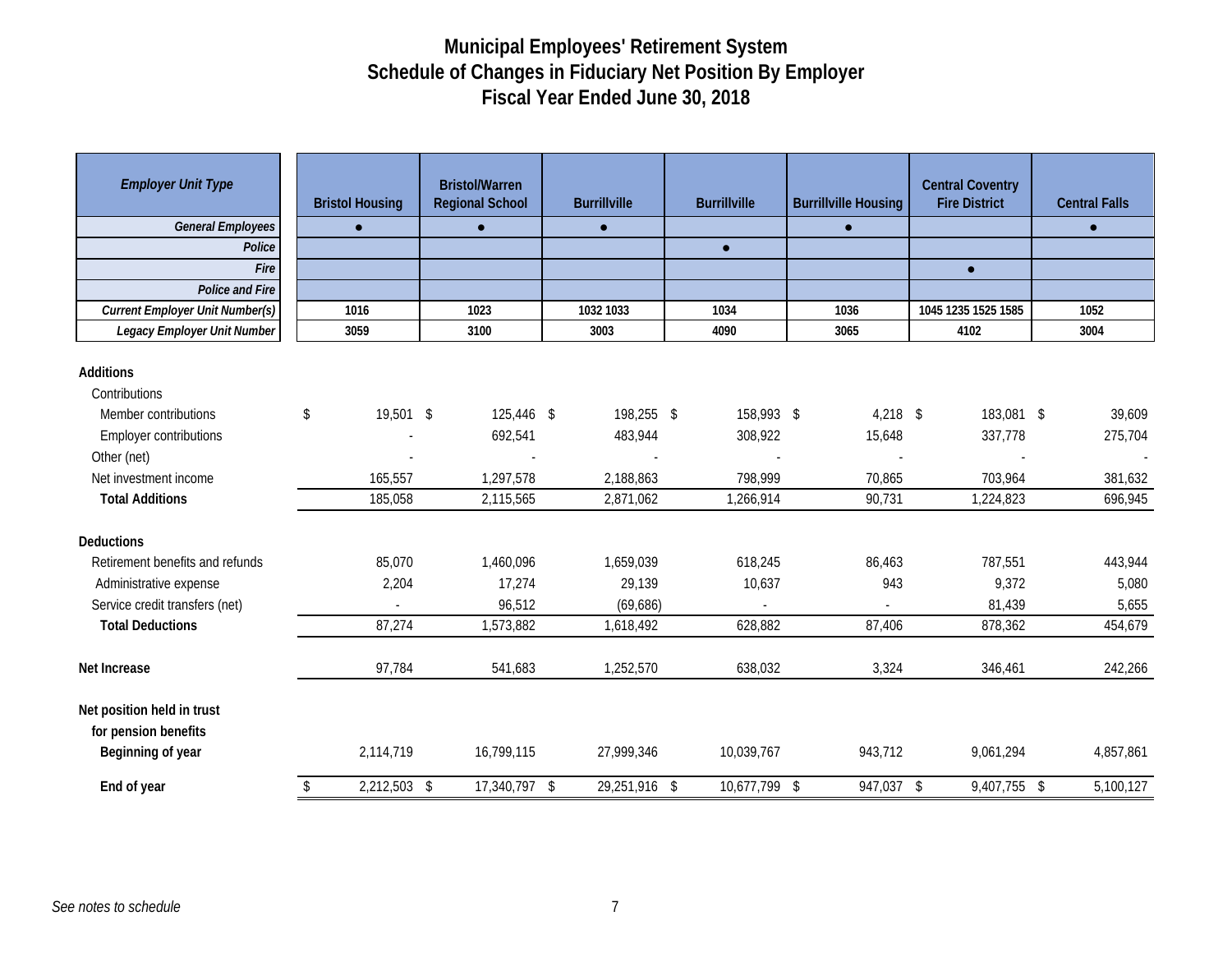| <b>Employer Unit Type</b>                                               | <b>Central Falls School</b><br><b>District</b> | <b>Central Falls</b><br>Housing | <b>Chariho School</b><br><b>District</b> | Charlestown |              | Charlestown  | <b>Coventry Fire</b><br><b>District</b> | <b>Coventry Housing</b> |
|-------------------------------------------------------------------------|------------------------------------------------|---------------------------------|------------------------------------------|-------------|--------------|--------------|-----------------------------------------|-------------------------|
| <b>General Employees</b>                                                | $\bullet$                                      | $\bullet$                       | $\bullet$                                | $\bullet$   |              |              |                                         | $\bullet$               |
| Police                                                                  |                                                |                                 |                                          |             |              | $\bullet$    |                                         |                         |
| Fire                                                                    |                                                |                                 |                                          |             |              |              | $\bullet$                               |                         |
| Police and Fire                                                         |                                                |                                 |                                          |             |              |              |                                         |                         |
| <b>Current Employer Unit Number(s)</b>                                  | 1063                                           | 1056                            | 1073                                     | 1082        |              | 1084         | 1095                                    | 1096                    |
| Legacy Employer Unit Number                                             | 3099                                           | 3096                            | 3040                                     | 3005        |              | 4086         | 4098                                    | 3079                    |
| <b>Additions</b><br>Contributions<br>Member contributions               | \$<br>98,133 \$                                | $26,751$ \$                     | 166,419 \$                               |             | 87,610 \$    | 132,559 \$   | 53,063 \$                               | 6,108                   |
| <b>Employer contributions</b>                                           | 296,721                                        | 131,034                         | 573,539                                  |             | 180,697      | 324,241      | 113,166                                 | 43,554                  |
| Other (net)                                                             | $\overline{\phantom{a}}$                       |                                 |                                          |             |              |              |                                         |                         |
| Net investment income                                                   | 1,192,121                                      | 173,163                         | 1,497,381                                |             | 603,596      | 727,331      | 249,278                                 | 100,686                 |
| <b>Total Additions</b>                                                  | 1,586,975                                      | 330,948                         | 2,237,339                                |             | 871,903      | 1,184,131    | 415,507                                 | 150,348                 |
| Deductions                                                              |                                                |                                 |                                          |             |              |              |                                         |                         |
| Retirement benefits and refunds                                         | 900,604                                        | 181,231                         | 990,074                                  |             | 275,453      | 731,633      | 299,366                                 | 45,360                  |
| Administrative expense                                                  | 15,870                                         | 2,305                           | 19,934                                   |             | 8,035        | 9,683        | 3,319                                   | 1,340                   |
| Service credit transfers (net)                                          | (325, 465)                                     | $\sim$                          | (63, 826)                                |             | $\sim$       | (48, 170)    | (74, 259)                               | $\sim$                  |
| <b>Total Deductions</b>                                                 | 591,009                                        | 183,536                         | 946,182                                  |             | 283,488      | 693,146      | 228,426                                 | 46,700                  |
| Net Increase                                                            | 995,966                                        | 147,412                         | 1,291,157                                |             | 588,415      | 490,986      | 187,082                                 | 103,648                 |
| Net position held in trust<br>for pension benefits<br>Beginning of year | 14,935,510                                     | 2,166,737                       | 18,719,808                               |             | 7,478,028    | 9,229,053    | 3,144,264                               | 1,241,924               |
| End of year                                                             | \$<br>15,931,476 \$                            | 2,314,149 \$                    | 20,010,966 \$                            |             | 8,066,443 \$ | 9,720,039 \$ | 3,331,346 \$                            | 1,345,572               |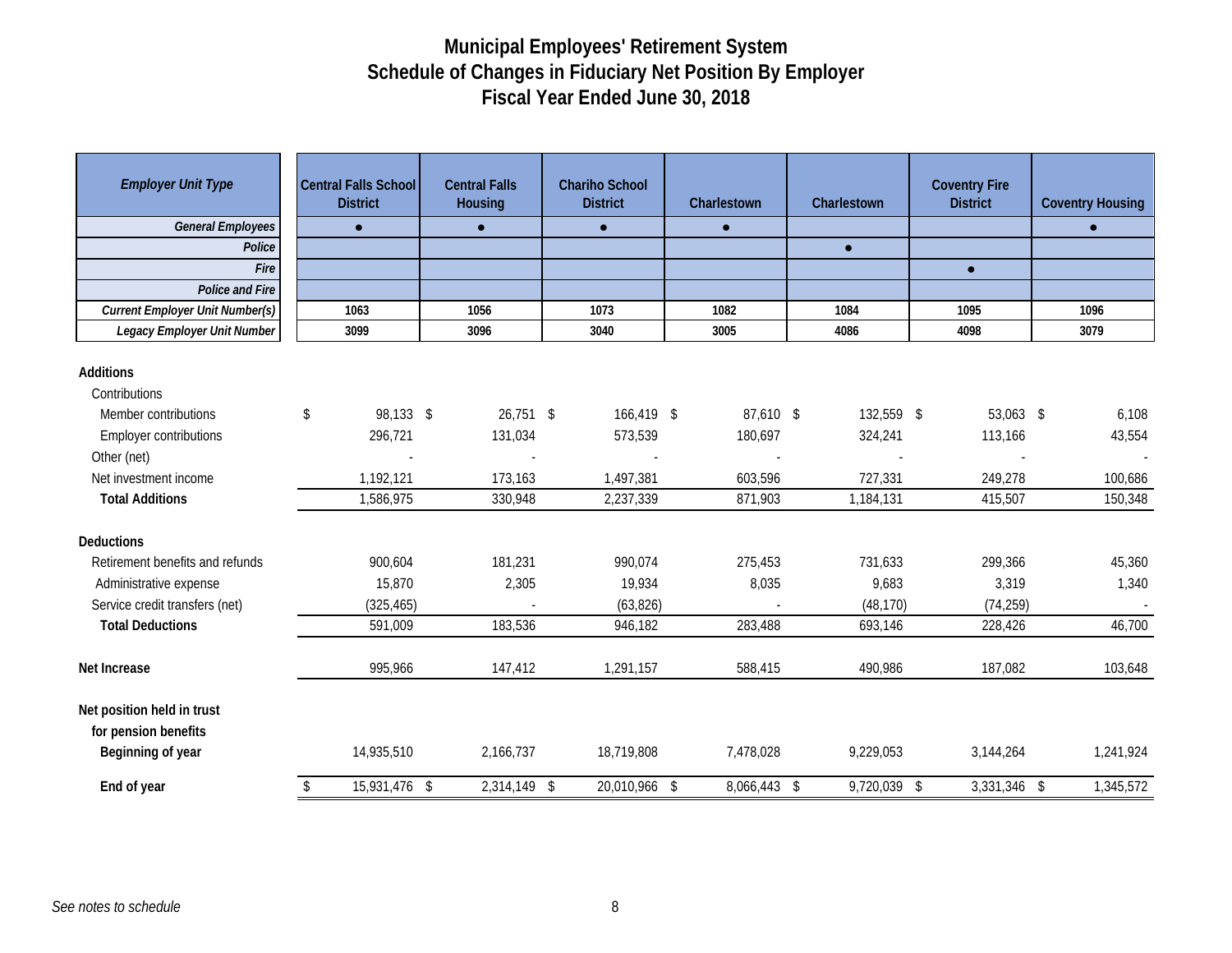| <b>Employer Unit Type</b>                                               | <b>Coventry Lighting</b><br><b>District</b> | Cranston       | Cranston       | Cranston      | <b>Cranston Housing</b> | Cumberland    | <b>Cumberland Fire</b><br><b>District</b> |
|-------------------------------------------------------------------------|---------------------------------------------|----------------|----------------|---------------|-------------------------|---------------|-------------------------------------------|
| <b>General Employees</b>                                                | $\bullet$                                   | $\bullet$      |                |               | $\bullet$               | $\bullet$     |                                           |
| Police                                                                  |                                             |                | $\bullet$      |               |                         |               |                                           |
| Fire                                                                    |                                             |                |                | $\bullet$     |                         |               | $\bullet$                                 |
| Police and Fire                                                         |                                             |                |                |               |                         |               |                                           |
| <b>Current Employer Unit Number(s)</b>                                  | 1098                                        | 1112 1113      | 1114           | 1115          | 1116                    | 1122 1123     | 1125                                      |
| Legacy Employer Unit Number                                             | 3045                                        | 3007           | 4104           | 4105          | 3051                    | 3008          | 4106                                      |
| <b>Additions</b><br>Contributions                                       |                                             |                |                |               |                         |               |                                           |
| Member contributions                                                    | \$<br>897 \$                                | 812,598 \$     | $1,057,127$ \$ | 1,406,154 \$  | 38,585 \$               | 199,538 \$    | 109,059                                   |
| <b>Employer contributions</b>                                           | $\overline{\phantom{a}}$                    | 2,161,301      | 1,199,854      | 792,107       | 60,678                  | 1,138,960     | 246,580                                   |
| Other (net)                                                             |                                             | 179            |                | 380           |                         | 159           |                                           |
| Net investment income                                                   | 91,557                                      | 10,452,584     | 3,212,740      | 5,312,666     | 432,555                 | 2,025,735     | 356,163                                   |
| <b>Total Additions</b>                                                  | 92,454                                      | 13,426,662     | 5,469,722      | 7,511,307     | 531,818                 | 3,364,392     | 711,802                                   |
| Deductions<br>Retirement benefits and refunds                           | 61,015                                      | 9,149,144      | 1,061,625      | 720,365       | 361,037                 | 1,660,018     | 315,668                                   |
| Administrative expense                                                  | 1,219                                       | 139,150        | 42,770         | 70,725        | 5,758                   | 26,968        | 4,741                                     |
| Service credit transfers (net)                                          | $\sim$                                      | 57,724         |                | (137, 963)    |                         | 71,836        |                                           |
| <b>Total Deductions</b>                                                 | 62,234                                      | 9,346,018      | 1,104,395      | 653,127       | 366,795                 | 1,758,822     | 320,409                                   |
|                                                                         |                                             |                |                |               |                         |               |                                           |
| Net Increase                                                            | 30,220                                      | 4,080,644      | 4,365,327      | 6,858,180     | 165,022                 | 1,605,571     | 391,392                                   |
| Net position held in trust<br>for pension benefits<br>Beginning of year | 1,193,349                                   | 135,607,447    | 38,569,650     | 64,140,159    | 5,615,629               | 25,466,308    | 4,368,359                                 |
| End of year                                                             | \$<br>1,223,569 \$                          | 139,688,091 \$ | 42,934,978 \$  | 70,998,339 \$ | 5,780,652 \$            | 27,071,879 \$ | 4,759,751                                 |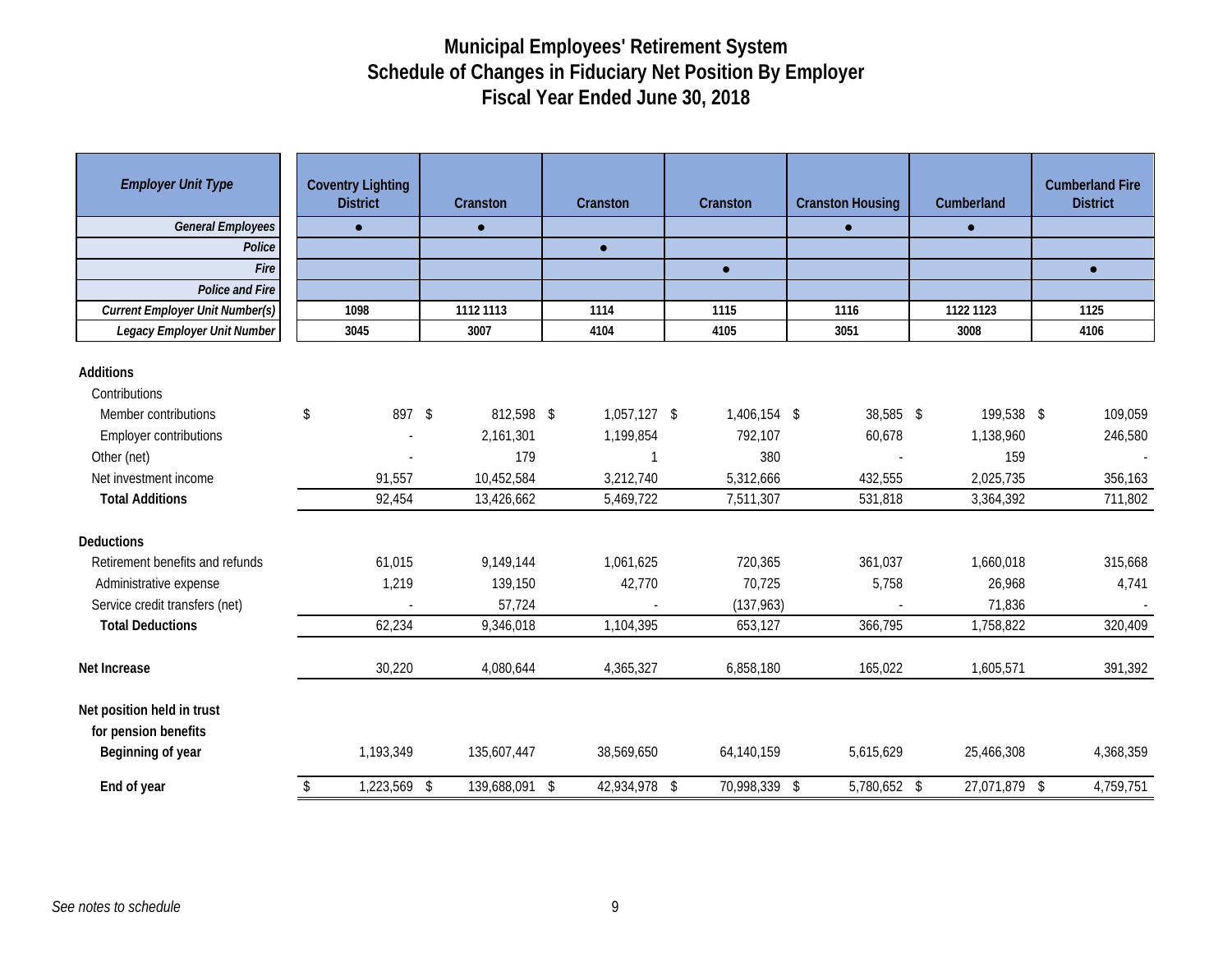| <b>Employer Unit Type</b>                                               | Cumberland<br>Housing | <b>Cumberland Hill Fire</b><br><b>District</b> | <b>Cumberland Rescue</b> | <b>East Greenwich</b> | <b>East Greenwich</b> | <b>East Greenwich</b> | <b>East Greenwich</b><br>Housing |
|-------------------------------------------------------------------------|-----------------------|------------------------------------------------|--------------------------|-----------------------|-----------------------|-----------------------|----------------------------------|
| <b>General Employees</b>                                                | $\bullet$             |                                                |                          | $\bullet$             |                       |                       | $\bullet$                        |
| Police                                                                  |                       |                                                |                          |                       | $\bullet$             |                       |                                  |
| Fire                                                                    |                       | $\bullet$                                      | $\bullet$                |                       |                       | $\bullet$             |                                  |
| Police and Fire                                                         |                       |                                                |                          |                       |                       |                       |                                  |
| <b>Current Employer Unit Number(s)</b>                                  | 1126                  | 1135                                           | 1148                     | 1152 1153             | 1154                  | 1155                  | 1156                             |
| Legacy Employer Unit Number                                             | 3056                  | 4095                                           | 4091                     | 3009                  | 4054                  | 4050                  | 3050                             |
| <b>Additions</b><br>Contributions<br>Member contributions               | \$<br>$11,412$ \$     | $77,113$ \$                                    | 118,397 \$               | 45,568 \$             | 248,627 \$            | 260,379 \$            | 9,753                            |
| <b>Employer contributions</b>                                           | 36,294                | 210,825                                        | 94,482                   | 57,949                | 696,413               | 738,829               | 46,438                           |
| Other (net)                                                             | 15                    |                                                |                          |                       |                       |                       |                                  |
| Net investment income                                                   | 104,251               | 337,969                                        | 533,924                  | 553,595               | 1,177,373             | 1,054,324             | 109,710                          |
| <b>Total Additions</b>                                                  | 151,972               | 625,907                                        | 746,803                  | 657,112               | 2,122,413             | 2,053,532             | 165,901                          |
|                                                                         |                       |                                                |                          |                       |                       |                       |                                  |
| Deductions                                                              |                       |                                                |                          |                       |                       |                       |                                  |
| Retirement benefits and refunds                                         | 95,185                | 369,417                                        | 155,220                  | 488,582               | 1,137,148             | 1,079,187             | 83,376                           |
| Administrative expense                                                  | 1,388                 | 4,499                                          | 7,108                    | 7,370                 | 15,674                | 14,036                | 1,461                            |
| Service credit transfers (net)                                          |                       |                                                | (20, 290)                | (44, 537)             | $\sim$                | 140,356               | $\omega$                         |
| <b>Total Deductions</b>                                                 | 96,573                | 373,916                                        | 142,038                  | 451,415               | 1,152,822             | 1,233,579             | 84,837                           |
| Net Increase                                                            | 55,399                | 251,990                                        | 604,765                  | 205,697               | 969,591               | 819,953               | 81,064                           |
| Net position held in trust<br>for pension benefits<br>Beginning of year | 1,337,808             | 4,264,612                                      | 6,530,581                | 7,192,528             | 14,764,793            | 13,270,004            | 1,385,092                        |
| End of year                                                             | \$<br>1,393,207 \$    | 4,516,603 \$                                   | 7,135,346 \$             | 7,398,225 \$          | 15,734,384 \$         | 14,089,957 \$         | 1,466,156                        |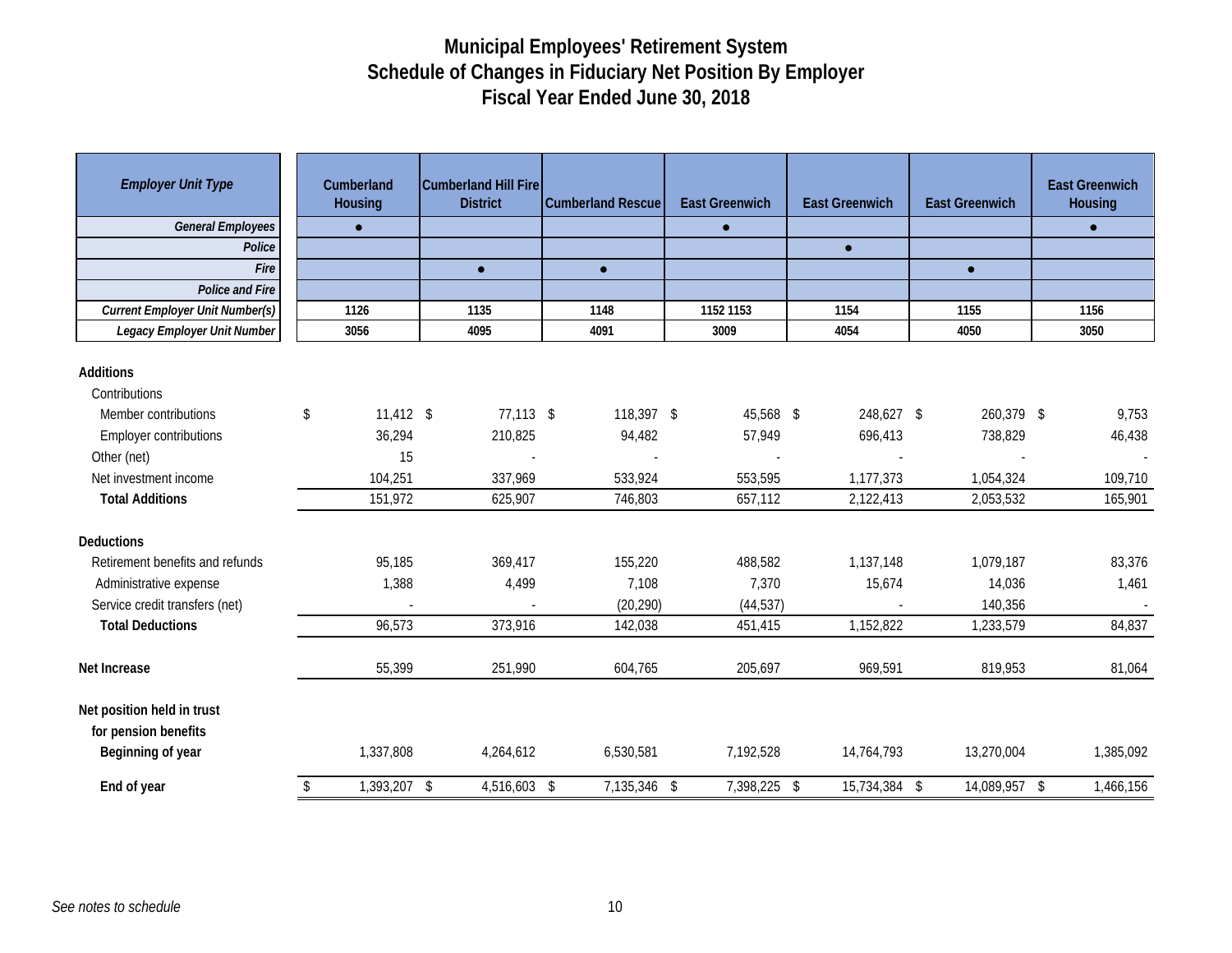| <b>Employer Unit Type</b>                                               | <b>East Greenwich</b><br>(COLA) | <b>East Greenwich</b><br>(Fire) | <b>East Providence</b> | <b>East Providence</b><br>Housing | <b>East Smithfield</b><br>Water |     | <b>Exeter/West</b><br><b>Greenwich School</b><br><b>District</b> | Foster    |
|-------------------------------------------------------------------------|---------------------------------|---------------------------------|------------------------|-----------------------------------|---------------------------------|-----|------------------------------------------------------------------|-----------|
| <b>General Employees</b>                                                | $\bullet$                       | $\bullet$                       | $\bullet$              | $\bullet$                         | $\bullet$                       |     | $\bullet$                                                        | $\bullet$ |
| Police                                                                  |                                 |                                 |                        |                                   |                                 |     |                                                                  |           |
| Fire                                                                    |                                 |                                 |                        |                                   |                                 |     |                                                                  |           |
| Police and Fire                                                         |                                 |                                 |                        |                                   |                                 |     |                                                                  |           |
| <b>Current Employer Unit Number(s)</b>                                  | 1157 1158                       | 1159                            | 1162 1163              | 1166                              | 1177                            |     | 1183                                                             | 1192 1193 |
| Legacy Employer Unit Number                                             | 3101                            | 3150                            | 3010                   | 3052                              | 3067                            |     | 3011                                                             | 3012      |
| <b>Additions</b><br>Contributions<br>Member contributions               | \$<br>190,667 \$                | $571$ \$                        | 544,804 \$             | $18,771$ \$                       | $\Delta \phi$                   | -\$ | 69,802 \$                                                        | 29,647    |
| <b>Employer contributions</b>                                           | 265,658                         | 2,868                           | 4,593,669              | 92,775                            |                                 |     | 327,328                                                          | 160,968   |
| Other (net)                                                             |                                 |                                 | 115                    |                                   |                                 |     |                                                                  |           |
| Net investment income                                                   | 1,738,621                       | 12,267                          | 4,883,497              | 229,422                           | 39,030                          |     | 771,061                                                          | 282,987   |
| <b>Total Additions</b>                                                  | 2,194,946                       | 15,706                          | 10,022,085             | 340,968                           | 39,030                          |     | 1,168,191                                                        | 473,602   |
|                                                                         |                                 |                                 |                        |                                   |                                 |     |                                                                  |           |
| <b>Deductions</b>                                                       |                                 |                                 |                        |                                   |                                 |     |                                                                  |           |
| Retirement benefits and refunds                                         | 988,226                         | 21,409                          | 7,444,373              | 262,629                           | 42,209                          |     | 618,059                                                          | 246,825   |
| Administrative expense                                                  | 23,145                          | 163                             | 65,011                 | 3,054                             | 520                             |     | 10,265                                                           | 3,767     |
| Service credit transfers (net)                                          | 793,176                         | 142,643                         | 42,128                 |                                   | 472,600                         |     | 41,023                                                           | 44,323    |
| <b>Total Deductions</b>                                                 | 1,804,547                       | 164,215                         | 7,551,512              | 265,683                           | 515,329                         |     | 669,347                                                          | 294,915   |
| Net Increase                                                            | 390,398                         | (148, 509)                      | 2,470,573              | 75,285                            | (476, 299)                      |     | 498,845                                                          | 178,687   |
| Net position held in trust<br>for pension benefits<br>Beginning of year | 22,844,486                      | 312,446                         | 62,792,367             | 2,990,704                         | 997,895                         |     | 9,805,600                                                        | 3,603,141 |
| End of year                                                             | \$<br>23,234,884 \$             | 163,937 \$                      | 65,262,940 \$          | 3,065,989 \$                      | 521,596 \$                      |     | 10,304,445 \$                                                    | 3,781,828 |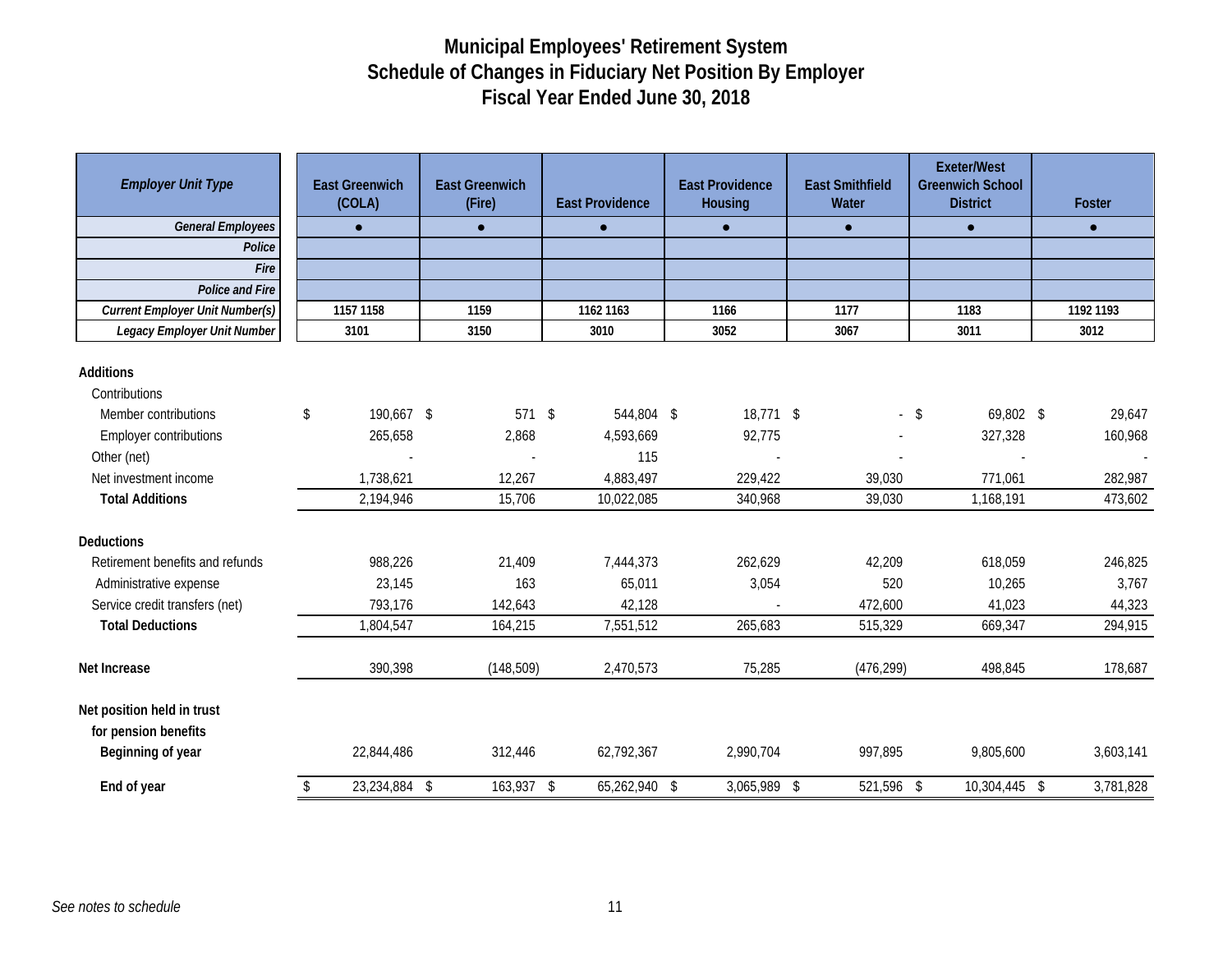| <b>Employer Unit Type</b>                                               | Foster             | <b>Foster/Glocester</b><br><b>Regional School</b><br><b>District</b> | Glocester    | Glocester    | <b>Greenville Water</b> | Hope Valley -<br><b>Wyoming Fire</b><br><b>District</b> | <b>Hopkins Hill Fire</b><br><b>District</b> |
|-------------------------------------------------------------------------|--------------------|----------------------------------------------------------------------|--------------|--------------|-------------------------|---------------------------------------------------------|---------------------------------------------|
| <b>General Employees</b>                                                |                    | $\bullet$                                                            | $\bullet$    |              | $\bullet$               | $\bullet$                                               |                                             |
| Police                                                                  | $\bullet$          |                                                                      |              | $\bullet$    |                         |                                                         |                                             |
| Fire                                                                    |                    |                                                                      |              |              |                         |                                                         | $\bullet$                                   |
| Police and Fire                                                         |                    |                                                                      |              |              |                         |                                                         |                                             |
| <b>Current Employer Unit Number(s)</b>                                  | 1194               | 1203                                                                 | 1212 1213    | 1214         | 1227                    | 1242                                                    | 1255                                        |
| Legacy Employer Unit Number                                             | 4082               | 3041                                                                 | 3013         | 4088         | 3068                    | 3046                                                    | 4103                                        |
| <b>Additions</b><br>Contributions                                       |                    |                                                                      |              |              |                         |                                                         |                                             |
| Member contributions                                                    | \$<br>54,286 \$    | $52,625$ \$                                                          | 77,574 \$    | 115,699 \$   | $6,950$ \$              | $3,178$ \$                                              | 74,297                                      |
| <b>Employer contributions</b>                                           | 138,105            | 217,338                                                              | 272,162      | 211,498      | 6,717                   |                                                         | 89,082                                      |
| Other (net)                                                             | $\sim$             |                                                                      |              |              |                         |                                                         |                                             |
| Net investment income                                                   | 213,786            | 555,626                                                              | 679,452      | 518,694      | 100,990                 | 36,866                                                  | 223,103                                     |
| <b>Total Additions</b>                                                  | 406,177            | 825,589                                                              | 1,029,188    | 845,891      | 114,657                 | 40,044                                                  | 386,482                                     |
| Deductions                                                              |                    |                                                                      |              |              |                         |                                                         |                                             |
| Retirement benefits and refunds                                         | 246,377            | 403,350                                                              | 593,895      | 350,714      | 37,493                  | 42,231                                                  | 35,710                                      |
| Administrative expense                                                  | 2,846              | 7,397                                                                | 9,045        | 6,905        | 1,344                   | 491                                                     | 2,970                                       |
| Service credit transfers (net)                                          | $\sim$             | (2, 817)                                                             | 168,183      | $\sim$       | $\sim$                  | $\sim$                                                  | 138,453                                     |
| <b>Total Deductions</b>                                                 | 249,223            | 407,930                                                              | 771,123      | 357,619      | 38,837                  | 42,722                                                  | 177,133                                     |
| Net Increase                                                            | 156,954            | 417,660                                                              | 258,065      | 488,271      | 75,819                  | (2,678)                                                 | 209,349                                     |
| Net position held in trust<br>for pension benefits<br>Beginning of year | 2,700,076          | 7,007,718                                                            | 8,822,111    | 6,443,537    | 1,273,802               | 495,353                                                 | 2,772,195                                   |
| End of year                                                             | \$<br>2,857,029 \$ | 7,425,377 \$                                                         | 9,080,175 \$ | 6,931,808 \$ | 1,349,622 \$            | 492,675 \$                                              | 2,981,544                                   |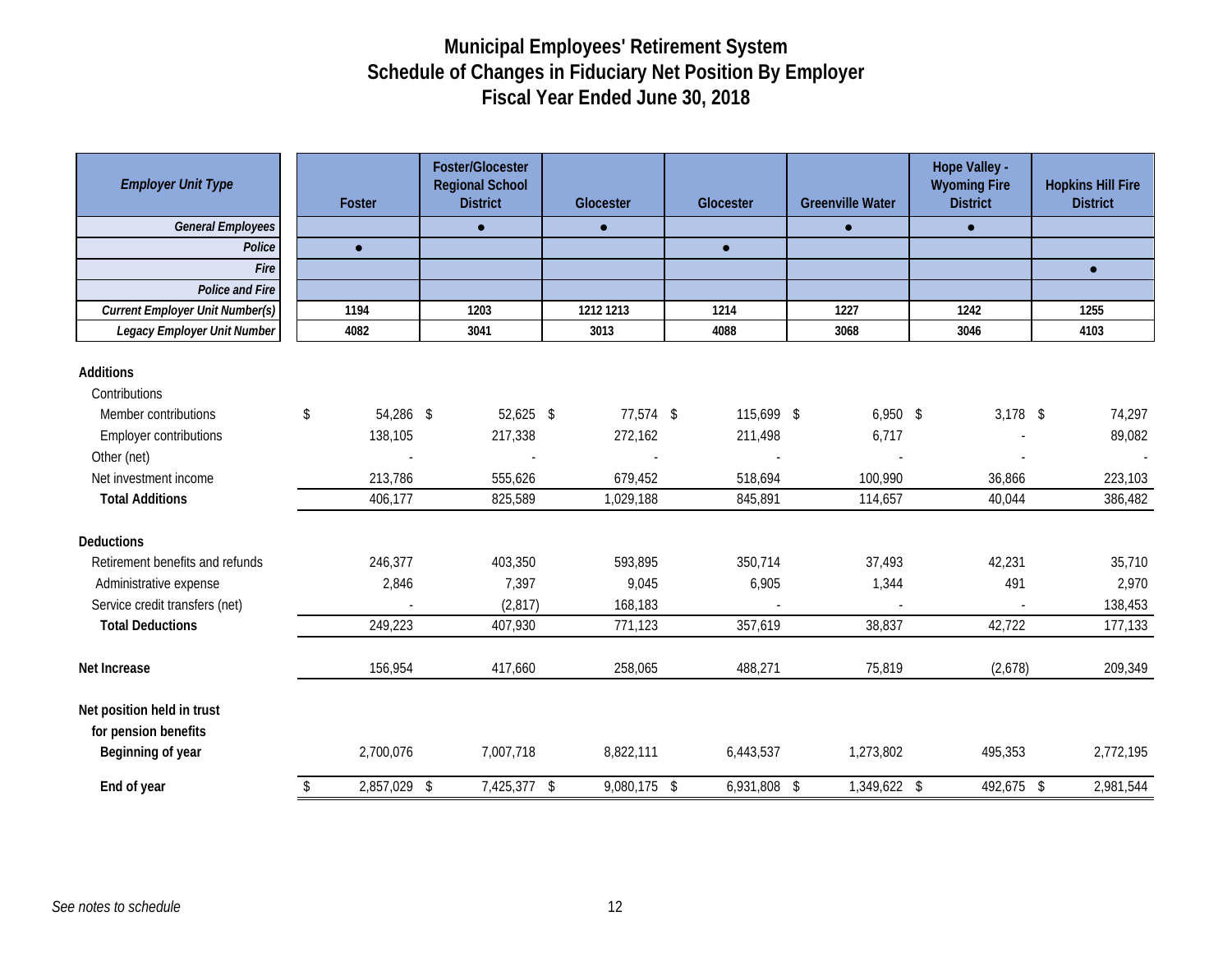| <b>Employer Unit Type</b>                                               | Hopkinton          | Hopkinton    | Jamestown     | <b>Johnston</b> | <b>Johnston</b> | <b>Johnston</b> | <b>Johnston Housing</b> |
|-------------------------------------------------------------------------|--------------------|--------------|---------------|-----------------|-----------------|-----------------|-------------------------|
| <b>General Employees</b>                                                | $\bullet$          |              | $\bullet$     | $\bullet$       |                 |                 | $\bullet$               |
| Police                                                                  |                    | $\bullet$    |               |                 | $\bullet$       |                 |                         |
| Fire                                                                    |                    |              |               |                 |                 | $\bullet$       |                         |
| <b>Police and Fire</b>                                                  |                    |              |               |                 |                 |                 |                         |
| <b>Current Employer Unit Number(s)</b>                                  | 1262               | 1264         | 1272 1273     | 1282 1283       | 1284            | 1285            | 1286                    |
| Legacy Employer Unit Number                                             | 3014               | 4087         | 3015          | 3016            | 1284            | 4016            | 3072                    |
| <b>Additions</b><br>Contributions<br>Member contributions               | \$<br>44,017 \$    | 115,844 \$   | 131,898 \$    | 220,303 \$      | $81,237$ \$     | 407,671 \$      | 4,404                   |
| <b>Employer contributions</b>                                           | 40,365             | 329,233      | 437,961       | 1,279,294       | 65,893          | 338,814         | 43,913                  |
| Other (net)                                                             |                    | 21,469       |               |                 |                 |                 |                         |
| Net investment income                                                   | 435,996            | 411,277      | 1,080,585     | 2,405,314       | 65,258          | 681,992         | 92,447                  |
| <b>Total Additions</b>                                                  | 520,378            | 877,823      | 1,650,444     | 3,904,911       | 212,388         | 1,428,477       | 140,764                 |
|                                                                         |                    |              |               |                 |                 |                 |                         |
| Deductions                                                              |                    |              |               |                 |                 |                 |                         |
| Retirement benefits and refunds                                         | 193,352            | 475,690      | 813,841       | 2,861,885       |                 | 126,426         | 121,103                 |
| Administrative expense                                                  | 5,804              | 5,475        | 14,385        | 32,021          | 869             | 9,079           | 1,231                   |
| Service credit transfers (net)                                          | 6,751              | 313,751      | (18, 263)     | 173,049         |                 | 114,369         |                         |
| <b>Total Deductions</b>                                                 | 205,907            | 794,916      | 809,963       | 3,066,955       | 869             | 249,874         | 122,334                 |
| Net Increase                                                            | 314,471            | 82,907       | 840,481       | 837,956         | 211,519         | 1,178,603       | 18,430                  |
| Net position held in trust<br>for pension benefits<br>Beginning of year | 5,512,174          | 5,413,386    | 13,600,431    | 31,306,602      | 660,583         | 7,935,522       | 1,217,025               |
| End of year                                                             | \$<br>5,826,646 \$ | 5,496,292 \$ | 14,440,911 \$ | 32,144,559 \$   | 872,102 \$      | 9,114,125 \$    | 1,235,455               |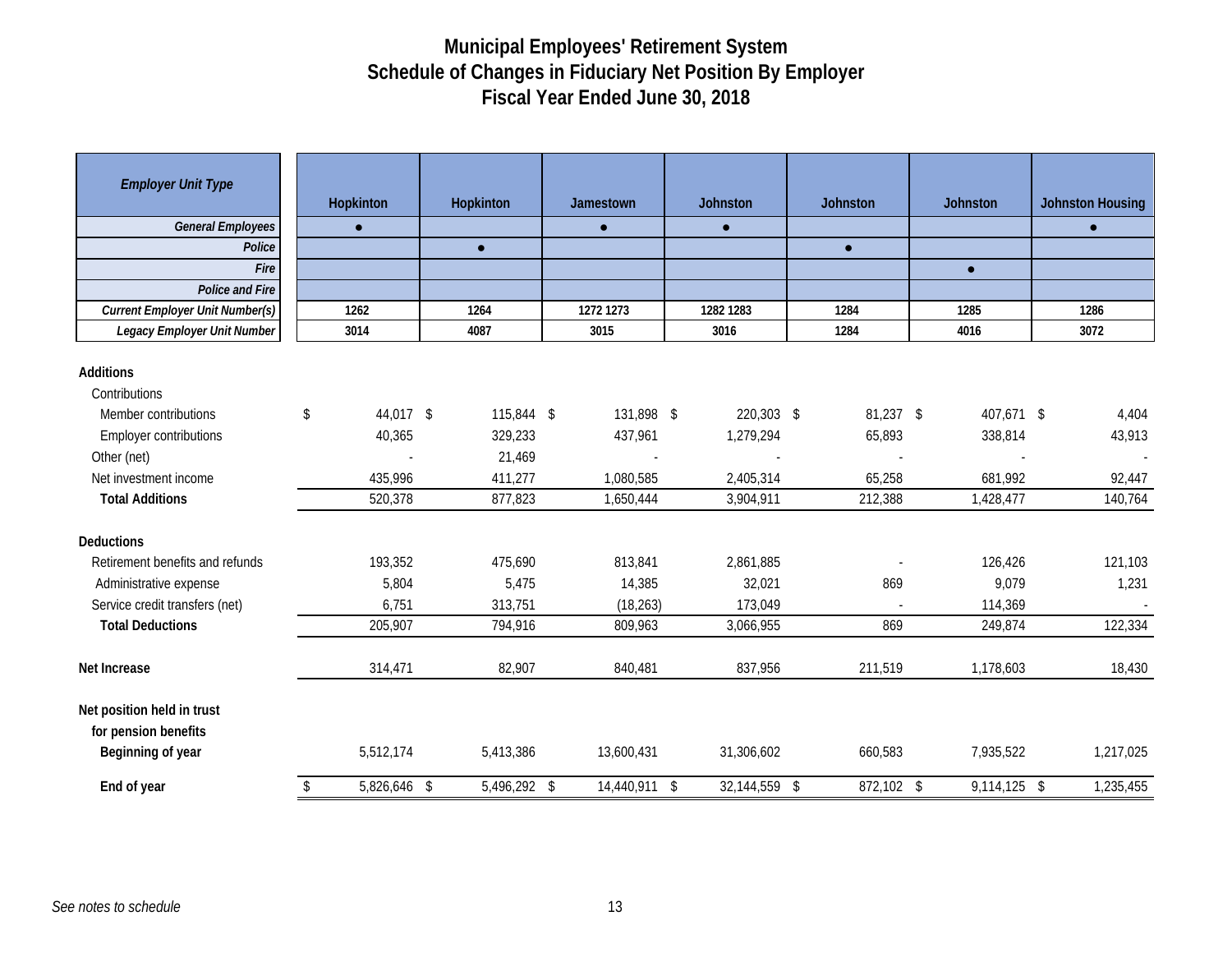| <b>Employer Unit Type</b>                                               | <b>Lime Rock Fire</b><br><b>District</b><br>(Administrative) | Lincoln      | <b>Lincoln Rescue</b> | <b>Lincoln Housing</b> | Middletown    | Middletown   | Narragansett<br>Housing |
|-------------------------------------------------------------------------|--------------------------------------------------------------|--------------|-----------------------|------------------------|---------------|--------------|-------------------------|
| <b>General Employees</b>                                                | $\bullet$                                                    | $\bullet$    |                       | $\bullet$              | $\bullet$     |              | $\bullet$               |
| Police                                                                  |                                                              |              |                       |                        |               |              |                         |
| Fire                                                                    |                                                              |              | $\bullet$             |                        |               |              |                         |
| Police and Fire                                                         |                                                              |              |                       |                        |               | $\bullet$    |                         |
| <b>Current Employer Unit Number(s)</b>                                  | 1293                                                         | 1302 1303    | 1305                  | 1306                   | 1322 1323     | 1324         | 1336                    |
| Legacy Employer Unit Number                                             | 3098                                                         | 3017         | 4107                  | 3057                   | 3019          | 4109         | 3043                    |
| <b>Additions</b><br>Contributions                                       |                                                              |              |                       |                        |               |              |                         |
| Member contributions                                                    | \$<br>4,842 \$                                               | 11,546 \$    | 87,109 \$             | $11,035$ \$            | 159,410 \$    | 416,679 \$   | 3,698                   |
| Employer contributions                                                  | 13,781                                                       | 130,511      | 152,968               | 48,719                 | 525,837       | 270,791      | 7,507                   |
| Other (net)                                                             |                                                              | 1,598        |                       |                        | 371           | 14           |                         |
| Net investment income                                                   | 26,061                                                       | 187,052      | 291,985               | 129,013                | 1,454,167     | 635,104      | 50,189                  |
| <b>Total Additions</b>                                                  | 44,684                                                       | 330,707      | 532,062               | 188,767                | 2,139,785     | 1,322,588    | 61,394                  |
| Deductions                                                              |                                                              |              |                       |                        |               |              |                         |
| Retirement benefits and refunds                                         | 14,541                                                       | 102,764      | 300,304               | 133,757                | 1,059,459     | 49,854       | (2,985)                 |
| Administrative expense                                                  | 347                                                          | 2,490        | 3,887                 | 1,717                  | 19,359        | 8,455        | 668                     |
| Service credit transfers (net)                                          | $\mathcal{L}_{\mathcal{A}}$                                  | (98, 732)    |                       |                        | 119,360       |              | $\sim$                  |
| <b>Total Deductions</b>                                                 | 14,888                                                       | 6,522        | 304,191               | 135,474                | 1,198,178     | 58,309       | (2, 317)                |
| Net Increase                                                            | 29,796                                                       | 324,185      | 227,871               | 53,293                 | 941,608       | 1,264,279    | 63,711                  |
| Net position held in trust<br>for pension benefits<br>Beginning of year | 318,483                                                      | 2,175,572    | 3,674,207             | 1,670,839              | 18,491,847    | 7,223,228    | 607,014                 |
| End of year                                                             | \$<br>348,279 \$                                             | 2,499,757 \$ | 3,902,078 \$          | 1,724,132 \$           | 19,433,454 \$ | 8,487,507 \$ | 670,725                 |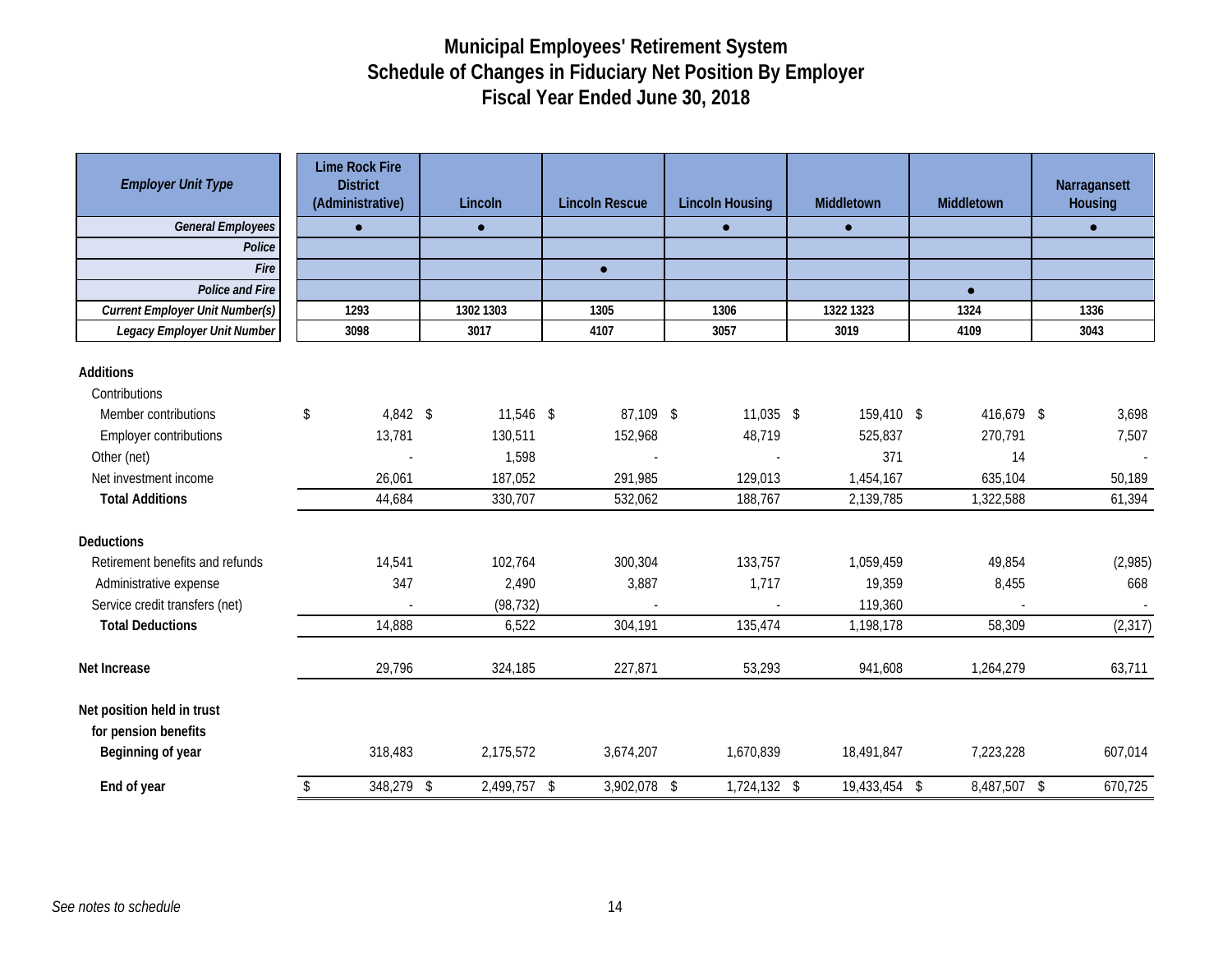| <b>Employer Unit Type</b>                                               | <b>New Shoreham</b> | <b>New Shoreham</b> |                          | <b>Newport</b> | <b>Newport Housing</b> | <b>Newport Police</b><br>Department | <b>North Cumberland</b><br><b>Fire District</b> | North Kingstown |
|-------------------------------------------------------------------------|---------------------|---------------------|--------------------------|----------------|------------------------|-------------------------------------|-------------------------------------------------|-----------------|
| <b>General Employees</b>                                                | $\bullet$           |                     |                          | $\bullet$      | $\bullet$              |                                     |                                                 | $\bullet$       |
| Police                                                                  |                     | $\bullet$           |                          |                |                        | $\bullet$                           |                                                 |                 |
| Fire                                                                    |                     |                     |                          |                |                        |                                     | $\bullet$                                       |                 |
| Police and Fire                                                         |                     |                     |                          |                |                        |                                     |                                                 |                 |
| <b>Current Employer Unit Number(s)</b>                                  | 1342 1343           | 1344                |                          | 1352 1353 1354 | 1356                   | 1364                                | 1365                                            | 1372 1373       |
| Legacy Employer Unit Number                                             | 3022                | 4108                |                          | 3021           | 3069                   | 1364                                | 4101                                            | 3023            |
| <b>Additions</b><br>Contributions                                       |                     |                     |                          |                |                        |                                     |                                                 |                 |
| Member contributions                                                    | \$<br>$62,060$ \$   |                     | $42,350$ \$              | 467,122 \$     | $50,101$ \$            | 81,908 \$                           | $69,861$ \$                                     | 346,900         |
| Employer contributions                                                  | 163,153             |                     | 76,772                   | 3,134,419      | 289,492                | 75,809                              | 138,742                                         | 2,007,543       |
| Other (net)                                                             |                     |                     | 478                      | 1,061          |                        |                                     |                                                 | $\mathbf{1}$    |
| Net investment income                                                   | 563,546             |                     | 115,731                  | 3,742,196      | 513,496                | 39,848                              | 397,912                                         | 3,687,578       |
| <b>Total Additions</b>                                                  | 788,759             |                     | 235,331                  | 7,344,798      | 853,089                | 197,565                             | 606,515                                         | 6,042,022       |
| Deductions                                                              |                     |                     |                          |                |                        |                                     |                                                 |                 |
| Retirement benefits and refunds                                         | 392,676             |                     | 78,671                   | 5,031,067      | 685,956                |                                     | 269,165                                         | 4,099,387       |
| Administrative expense                                                  | 7,502               |                     | 1,541                    | 49,818         | 6,836                  | 530                                 | 5,297                                           | 49,091          |
| Service credit transfers (net)                                          | $\sim$              |                     | $\overline{\phantom{a}}$ | (378, 748)     |                        | $\sim$                              |                                                 | (245, 401)      |
| <b>Total Deductions</b>                                                 | 400,178             |                     | 80,212                   | 4,702,137      | 692,792                | 530                                 | 274,462                                         | 3,903,077       |
| Net Increase                                                            | 388,581             |                     | 155,120                  | 2,642,661      | 160,297                | 197,034                             | 332,053                                         | 2,138,946       |
| Net position held in trust<br>for pension benefits<br>Beginning of year | 7,142,633           |                     | 1,391,511                | 47,367,960     | 6,702,048              | 335,488                             | 4,985,639                                       | 47,141,764      |
| End of year                                                             | \$<br>7,531,214 \$  |                     | 1,546,630 \$             | 50,010,621 \$  | $6,862,345$ \$         | 532,523 \$                          | 5,317,692 \$                                    | 49,280,709      |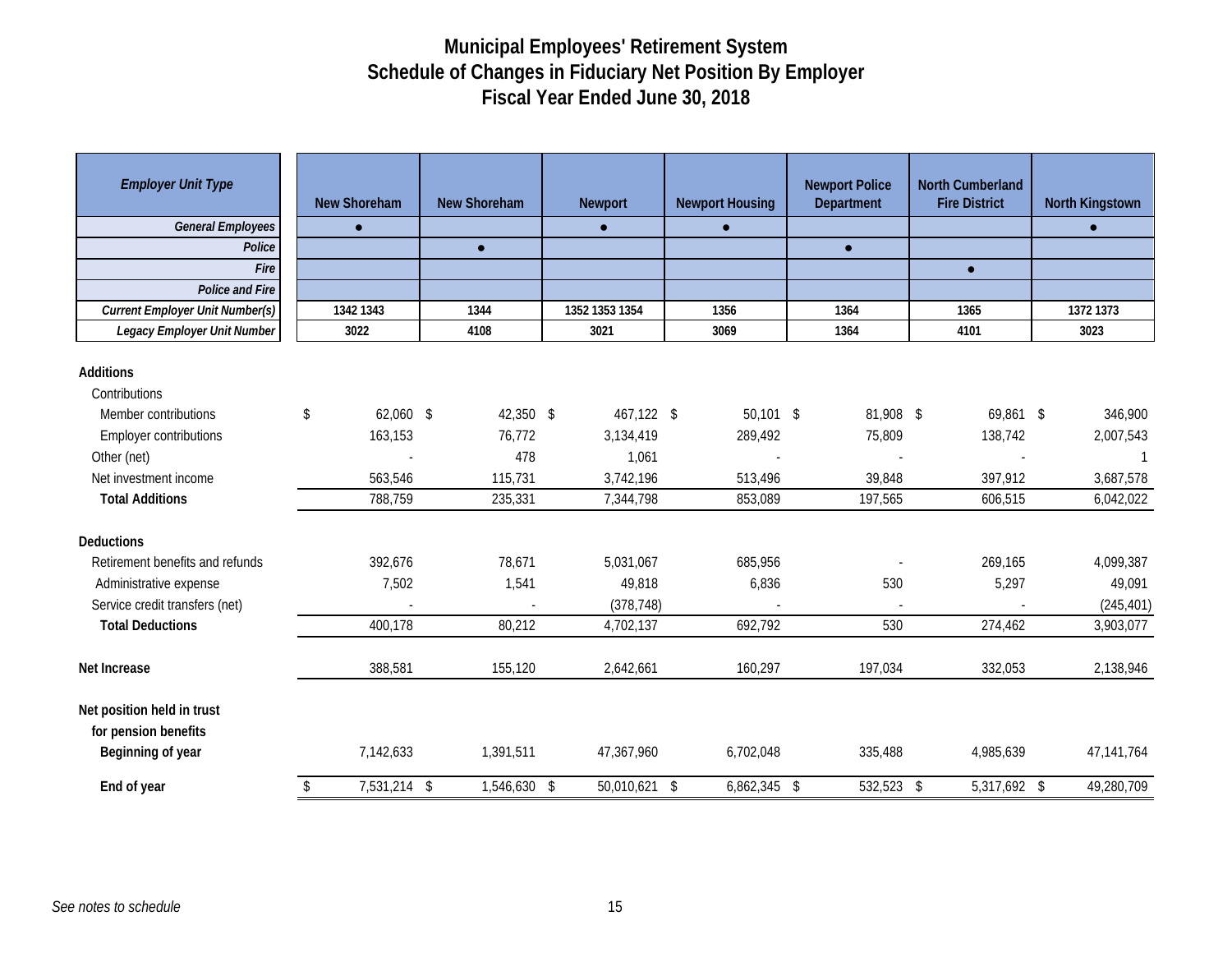| <b>Employer Unit Type</b>                                               | <b>North Kingstown</b> | <b>North Kingstown</b> | <b>North Providence</b> | <b>North Providence</b> | <b>North Providence</b><br>Housing | <b>North Smithfield</b> | <b>North Smithfield</b> |
|-------------------------------------------------------------------------|------------------------|------------------------|-------------------------|-------------------------|------------------------------------|-------------------------|-------------------------|
| <b>General Employees</b>                                                |                        |                        | $\bullet$               |                         | $\bullet$                          | $\bullet$               |                         |
| Police                                                                  | $\bullet$              |                        |                         |                         |                                    |                         | $\bullet$               |
| Fire                                                                    |                        | $\bullet$              |                         | $\bullet$               |                                    |                         |                         |
| Police and Fire                                                         |                        |                        |                         |                         |                                    |                         |                         |
| <b>Current Employer Unit Number(s)</b>                                  | 1374                   | 1375                   | 1382 1383               | 1385                    | 1386                               | 1392 1393               | 1394                    |
| Legacy Employer Unit Number                                             | 4056                   | 4055                   | 3024                    | 4058                    | 3066                               | 3025                    | 4076                    |
| <b>Additions</b><br>Contributions<br>Member contributions               | \$<br>341,854 \$       | 466,922 \$             | 145,980 \$              | 499,877 \$              | $12,664$ \$                        | 104,875 \$              | 162,981                 |
| <b>Employer contributions</b>                                           | 908,307                | 1,340,527              | 423,981                 | 1,313,991               | 82,837                             | 186,431                 | 331,340                 |
| Other (net)                                                             |                        |                        | (15, 112)               |                         |                                    |                         |                         |
| Net investment income                                                   | 1,684,774              | 2,510,954              | 2,194,487               | 2,589,355               | 71,430                             | 1,152,455               | 743,448                 |
| <b>Total Additions</b>                                                  | 2,934,935              | 4,318,404              | 2,749,336               | 4,403,224               | 166,931                            | 1,443,761               | 1,237,769               |
| Deductions<br>Retirement benefits and refunds                           | 1,478,246              | 2,354,088              | 1,857,788               | 2,551,774               | 112,332                            | 902,565                 | 826,486                 |
| Administrative expense                                                  | 22,429                 | 33,427                 | 29,214                  | 34,471                  | 951                                | 15,342                  | 9,897                   |
| Service credit transfers (net)                                          |                        | (4, 973)               | 487                     |                         | $\overline{\phantom{a}}$           | (39, 176)               | $\sim$                  |
| <b>Total Deductions</b>                                                 | 1,500,675              | 2,382,542              | 1,887,489               | 2,586,245               | 113,283                            | 878,731                 | 836,383                 |
| Net Increase                                                            | 1,434,260              | 1,935,862              | 861,847                 | 1,816,979               | 53,648                             | 565,030                 | 401,385                 |
| Net position held in trust<br>for pension benefits<br>Beginning of year | 21,081,018             | 31,620,467             | 28,465,226              | 32,787,095              | 900,936                            | 14,836,346              | 9,534,030               |
| End of year                                                             | \$<br>22,515,278 \$    | 33,556,329 \$          | 29,327,073 \$           | 34,604,074 \$           | 954,584 \$                         | 15,401,376 \$           | 9,935,415               |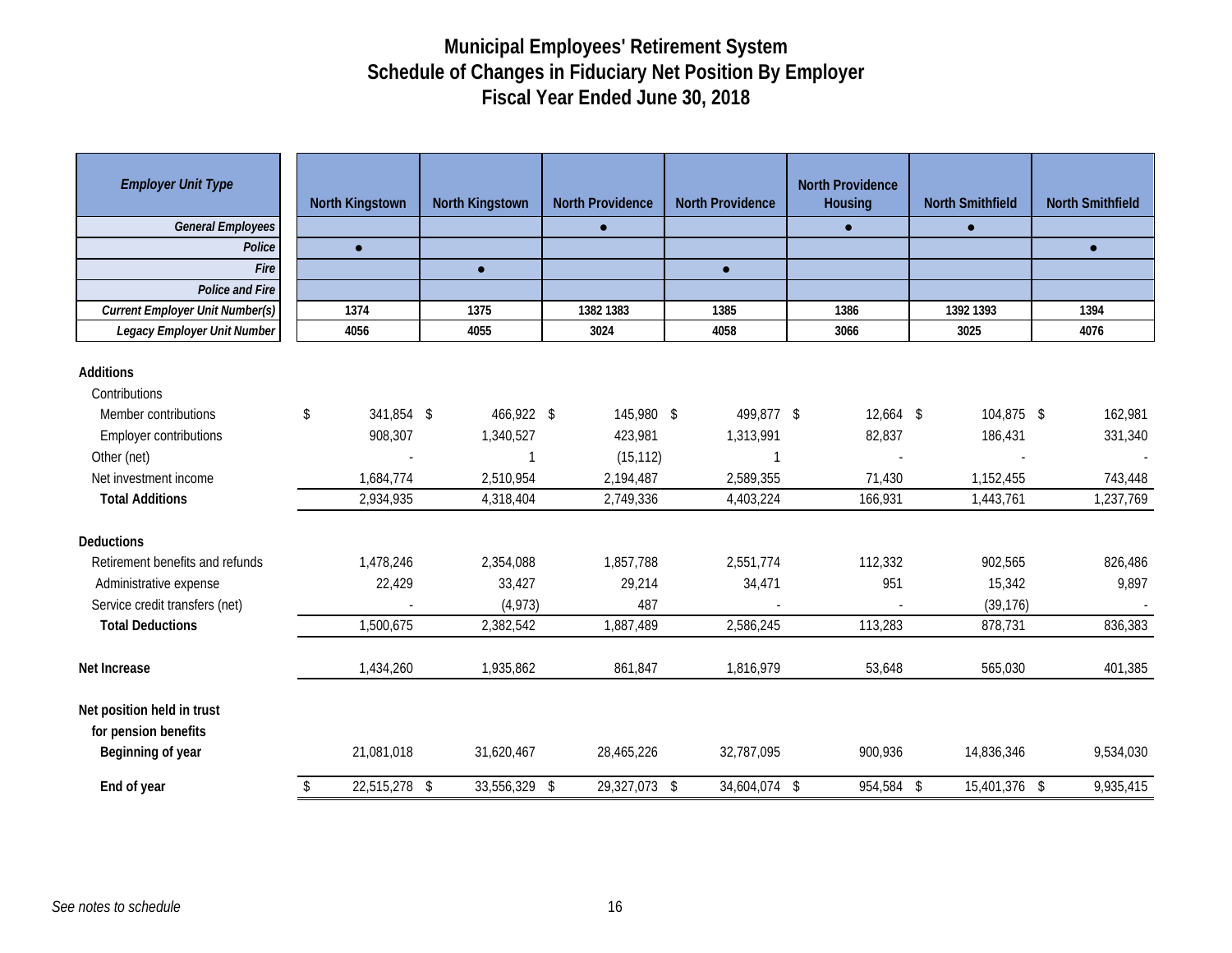| <b>Employer Unit Type</b>                                               | <b>North Smithfield</b><br><b>Fire and Rescue</b> | <b>Northern RI</b><br>Collaborative | Pawtucket     | <b>Pawtucket Housing</b> | Richmond     | Richmond     | <b>Scituate</b> |
|-------------------------------------------------------------------------|---------------------------------------------------|-------------------------------------|---------------|--------------------------|--------------|--------------|-----------------|
| <b>General Employees</b>                                                |                                                   | $\bullet$                           | $\bullet$     | $\bullet$                | $\bullet$    |              | $\bullet$       |
| Police                                                                  |                                                   |                                     |               |                          |              | $\bullet$    |                 |
| Fire                                                                    | $\bullet$                                         |                                     |               |                          |              |              |                 |
| Police and Fire                                                         |                                                   |                                     |               |                          |              |              |                 |
| <b>Current Employer Unit Number(s)</b>                                  | 1395 1435                                         | 1403                                | 1412 1413     | 1416                     | 1452         | 1454         | 1462 1463       |
| Legacy Employer Unit Number                                             | 4047                                              | 3081                                | 3026          | 3053                     | 3029         | 4029         | 3030            |
| <b>Additions</b><br>Contributions<br>Member contributions               | \$<br>145,348 \$                                  | 27,980 \$                           | 670,915 \$    | 104,021 \$               | 24,576 \$    | $67,961$ \$  | 84,155          |
| <b>Employer contributions</b>                                           | 227,756                                           | 117,692                             | 3,132,995     |                          | 98,796       | 72,114       | 422,438         |
| Other (net)                                                             |                                                   |                                     | 5,384         |                          |              |              |                 |
| Net investment income                                                   | 597,130                                           | 239,194                             | 7,038,026     | 1,142,514                | 181,512      | 154,144      | 777,934         |
| <b>Total Additions</b>                                                  | 970,234                                           | 384,866                             | 10,847,320    | 1,246,535                | 304,884      | 294,219      | 1,284,527       |
|                                                                         |                                                   |                                     |               |                          |              |              |                 |
| Deductions                                                              |                                                   |                                     |               |                          |              |              |                 |
| Retirement benefits and refunds                                         | 364,236                                           | 173,505                             | 7,658,104     | 527,519                  | 127,885      | 26,392       | 895,133         |
| Administrative expense                                                  | 7,949                                             | 3,184                               | 93,694        | 15,210                   | 2,416        | 2,052        | 10,356          |
| Service credit transfers (net)                                          | (2,620)                                           | (17, 245)                           | (139, 076)    |                          | (46, 243)    |              | 29,312          |
| <b>Total Deductions</b>                                                 | 369,565                                           | 159,444                             | 7,612,722     | 542,729                  | 84,058       | 28,444       | 934,801         |
| Net Increase                                                            | 600,668                                           | 225,422                             | 3,234,598     | 703,807                  | 220,826      | 265,774      | 349,726         |
| Net position held in trust<br>for pension benefits<br>Beginning of year | 7,379,355                                         | 2,971,163                           | 90,821,411    | 14,564,726               | 2,204,902    | 1,794,196    | 10,046,567      |
| End of year                                                             | \$<br>7,980,024 \$                                | 3,196,585 \$                        | 94,056,010 \$ | 15,268,533 \$            | 2,425,728 \$ | 2,059,971 \$ | 10,396,293      |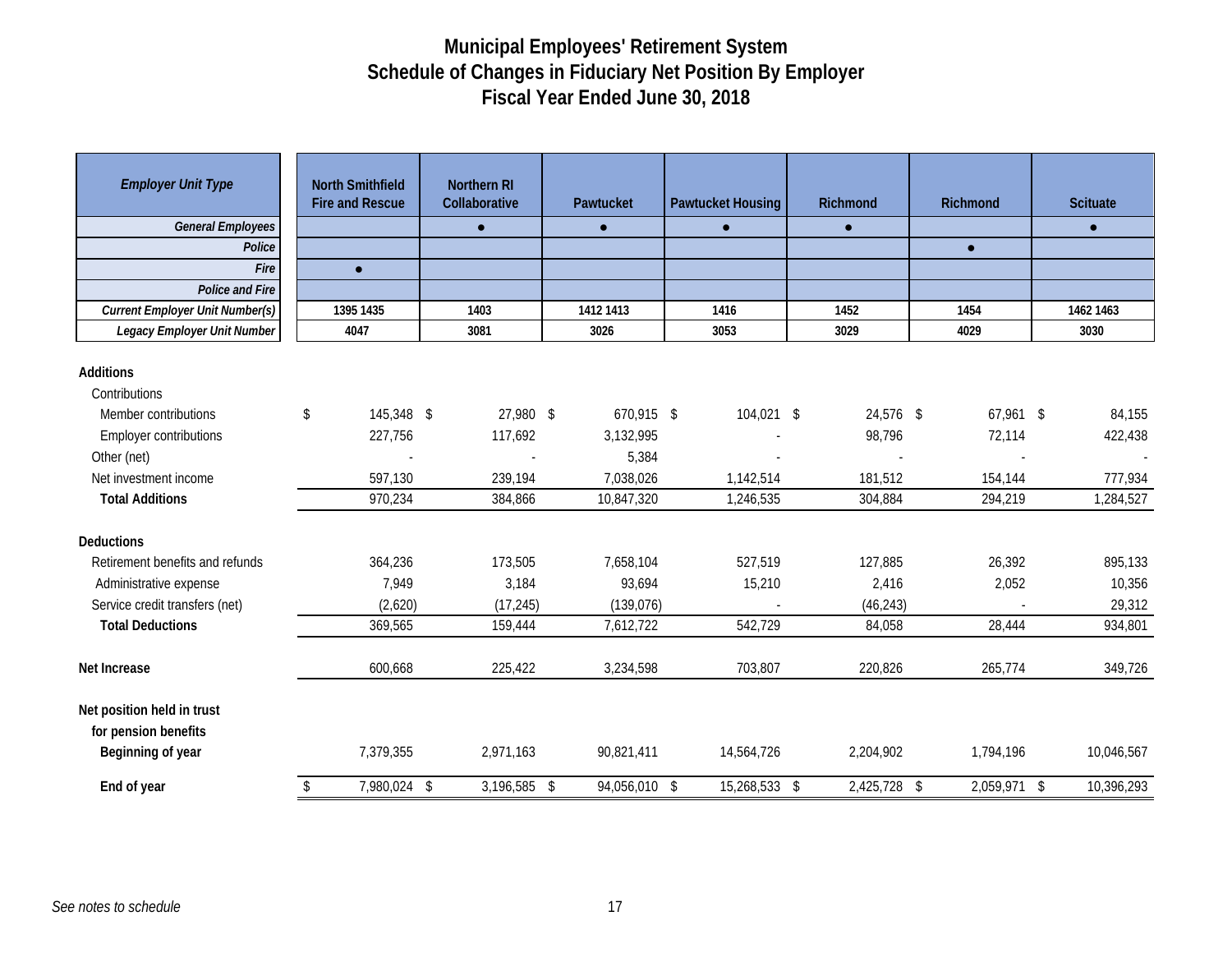| <b>Employer Unit Type</b>                                               | <b>Scituate</b>  | Smithfield   | Smithfield    | Smithfield |               | <b>Smithfield Housing</b> | Smithfield (COLA) | <b>Scituate</b> |
|-------------------------------------------------------------------------|------------------|--------------|---------------|------------|---------------|---------------------------|-------------------|-----------------|
| <b>General Employees</b>                                                |                  |              | $\bullet$     |            |               | $\bullet$                 | $\bullet$         |                 |
| Police                                                                  | $\bullet$        |              |               | $\bullet$  |               |                           |                   | $\bullet$       |
| Fire                                                                    |                  | $\bullet$    |               |            |               |                           |                   |                 |
| Police and Fire                                                         |                  |              |               |            |               |                           |                   |                 |
| <b>Current Employer Unit Number(s)</b>                                  | 1464             | 1465         | 1472 1473     | 1474       |               | 1476                      | 1478              | 1484            |
| Legacy Employer Unit Number                                             | 4073             | 1465         | 3031          | 4031       |               | 3084                      | 3094              | 1484            |
| <b>Additions</b><br>Contributions                                       |                  |              |               |            |               |                           |                   |                 |
| Member contributions                                                    | \$<br>$-$ \$     | 93,806 \$    | 81,927 \$     |            | 319,103 \$    | $6,408$ \$                | 130,490 \$        | 27,793          |
| Employer contributions<br>Other (net)                                   |                  | 73,919       | 253,881       |            | 230,711       |                           | 342,216           | 23,624          |
| Net investment income                                                   | 17,378           | 114,069      | 947,088       |            | 1,243,190     | 42,266                    | 1,177,963         | 6,894           |
| <b>Total Additions</b>                                                  | 17,378           | 281,794      | 1,282,896     |            | 1,793,004     | 48,674                    | 1,650,669         | 58,311          |
|                                                                         |                  |              |               |            |               |                           |                   |                 |
| <b>Deductions</b>                                                       |                  |              |               |            |               |                           |                   |                 |
| Retirement benefits and refunds                                         | 3,609            |              | 913,496       |            | 300,483       |                           | 835,283           |                 |
| Administrative expense                                                  | 231              | 1,519        | 12,608        |            | 16,550        | 563                       | 15,682            | 92              |
| Service credit transfers (net)                                          | $\mathcal{L}$    | 8,344        | 117,797       |            | $\sim$        | $\sim$                    |                   | $\sim$          |
| <b>Total Deductions</b>                                                 | 3,840            | 9,863        | 1,043,901     |            | 317,033       | 563                       | 850,965           | 92              |
| Net Increase                                                            | 13,538           | 271,932      | 238,995       |            | 1,475,971     | 48,111                    | 799,704           | 58,219          |
| Net position held in trust<br>for pension benefits<br>Beginning of year | 218,704          | 1,252,487    | 12,417,871    |            | 15,137,987    | 516,733                   | 14,942,560        | 33,909          |
| End of year                                                             | \$<br>232,242 \$ | 1,524,419 \$ | 12,656,866 \$ |            | 16,613,958 \$ | 564,844 \$                | 15,742,264 \$     | 92,128          |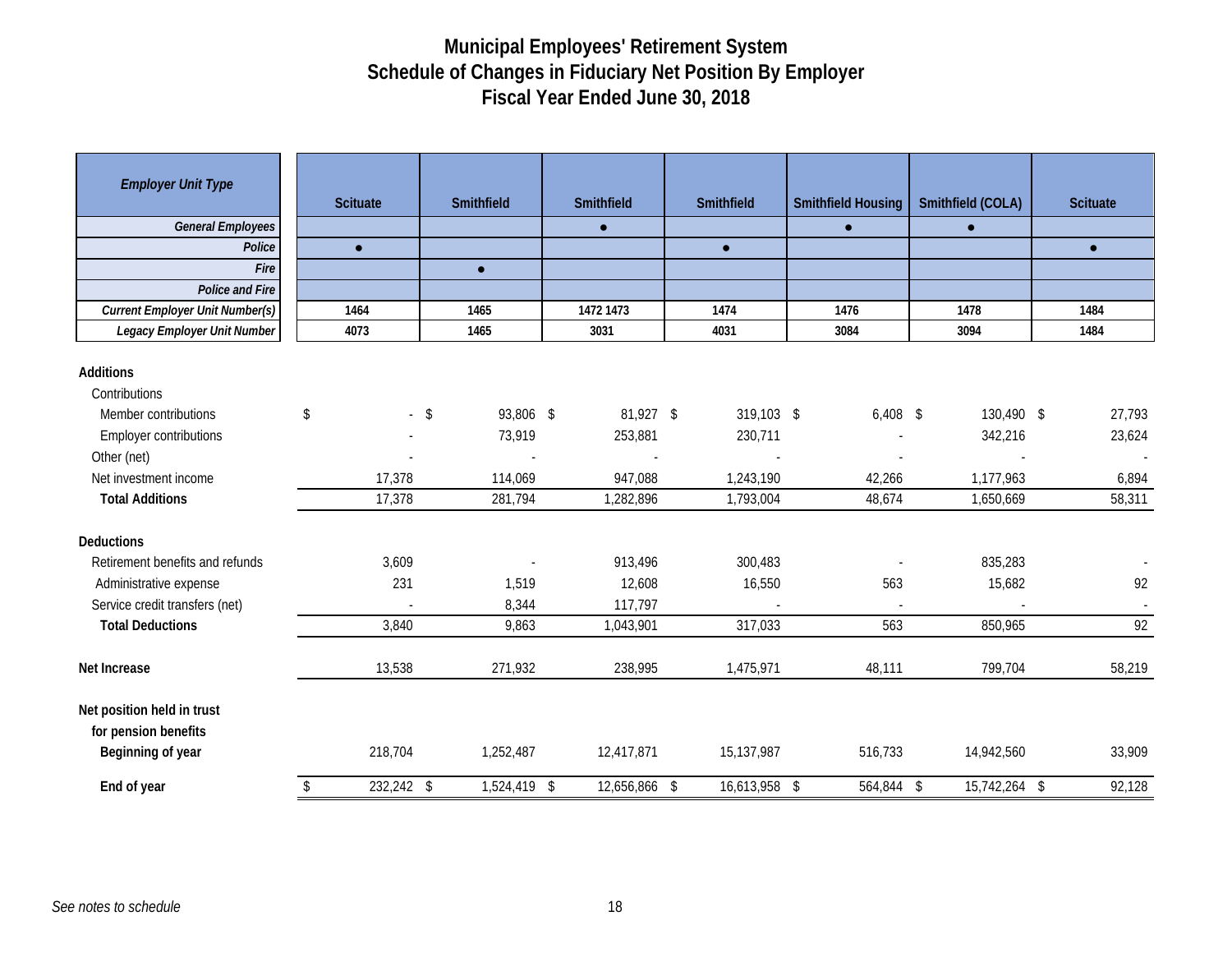| <b>Employer Unit Type</b>                                               | South Kingstown     | <b>South Kingstown</b> | South Kingstown<br>Housing | South Kingstown<br>(EMT) | <b>Union Fire District</b> | <b>Tiogue Lighting and</b><br><b>Fire District</b> | Tiverton       |
|-------------------------------------------------------------------------|---------------------|------------------------|----------------------------|--------------------------|----------------------------|----------------------------------------------------|----------------|
| <b>General Employees</b>                                                | $\bullet$           |                        | $\bullet$                  |                          | $\bullet$                  | $\bullet$                                          | $\bullet$      |
| Police                                                                  |                     | $\bullet$              |                            |                          |                            |                                                    |                |
| Fire                                                                    |                     |                        |                            | $\bullet$                |                            |                                                    |                |
| Police and Fire                                                         |                     |                        |                            |                          |                            |                                                    |                |
| <b>Current Employer Unit Number(s)</b>                                  | 1492 1493           | 1494                   | 1496                       | 1505                     | 1515                       | 1528                                               | 1532 1533      |
| Legacy Employer Unit Number                                             | 3032                | 4063                   | 3080                       | 4099                     | 3027                       | 3042                                               | 3033           |
| <b>Additions</b><br>Contributions                                       |                     |                        |                            |                          |                            |                                                    |                |
| Member contributions                                                    | \$<br>416,695 \$    | 346,748 \$             | $3,765$ \$                 | 74,194 \$                | 8,008 \$                   |                                                    | 89,582<br>$-5$ |
| <b>Employer contributions</b>                                           | 1,454,110           | 786,772                | 339                        | 26,042                   | 25,801                     |                                                    | 45,660         |
| Other (net)                                                             | 13                  |                        |                            |                          |                            |                                                    |                |
| Net investment income                                                   | 4,285,588           | 1,814,095              | 36,612                     | 321,512                  | 63,728                     | 3,704                                              | 1,058,628      |
| <b>Total Additions</b>                                                  | 6,156,406           | 2,947,615              | 40,716                     | 421,748                  | 97,537                     | 3,704                                              | 1,193,870      |
| Deductions                                                              |                     |                        |                            |                          |                            |                                                    |                |
| Retirement benefits and refunds                                         | 3,488,130           | 1,780,867              |                            | 189,661                  | 13,383                     | 2,004                                              | 672,518        |
| Administrative expense                                                  | 57,052              | 24,150                 | 487                        | 4,280                    | 848                        | 49                                                 | 14,093         |
| Service credit transfers (net)                                          | (116,908)           |                        |                            | 20,290                   |                            |                                                    | (12, 418)      |
| <b>Total Deductions</b>                                                 | 3,428,274           | 1,805,017              | 487                        | 214,231                  | 14,231                     | 2,053                                              | 674,193        |
| Net Increase                                                            | 2,728,132           | 1,142,598              | 40,228                     | 207,517                  | 83,305                     | 1,651                                              | 519,677        |
| Net position held in trust<br>for pension benefits<br>Beginning of year | 54,544,359          | 23,100,928             | 449,052                    | 4,089,163                | 768,349                    | 47,851                                             | 13,627,807     |
| End of year                                                             | \$<br>57,272,490 \$ | 24,243,526 \$          | 489,281 \$                 | 4,296,680 \$             | 851,654 \$                 | 49,501 \$                                          | 14,147,485     |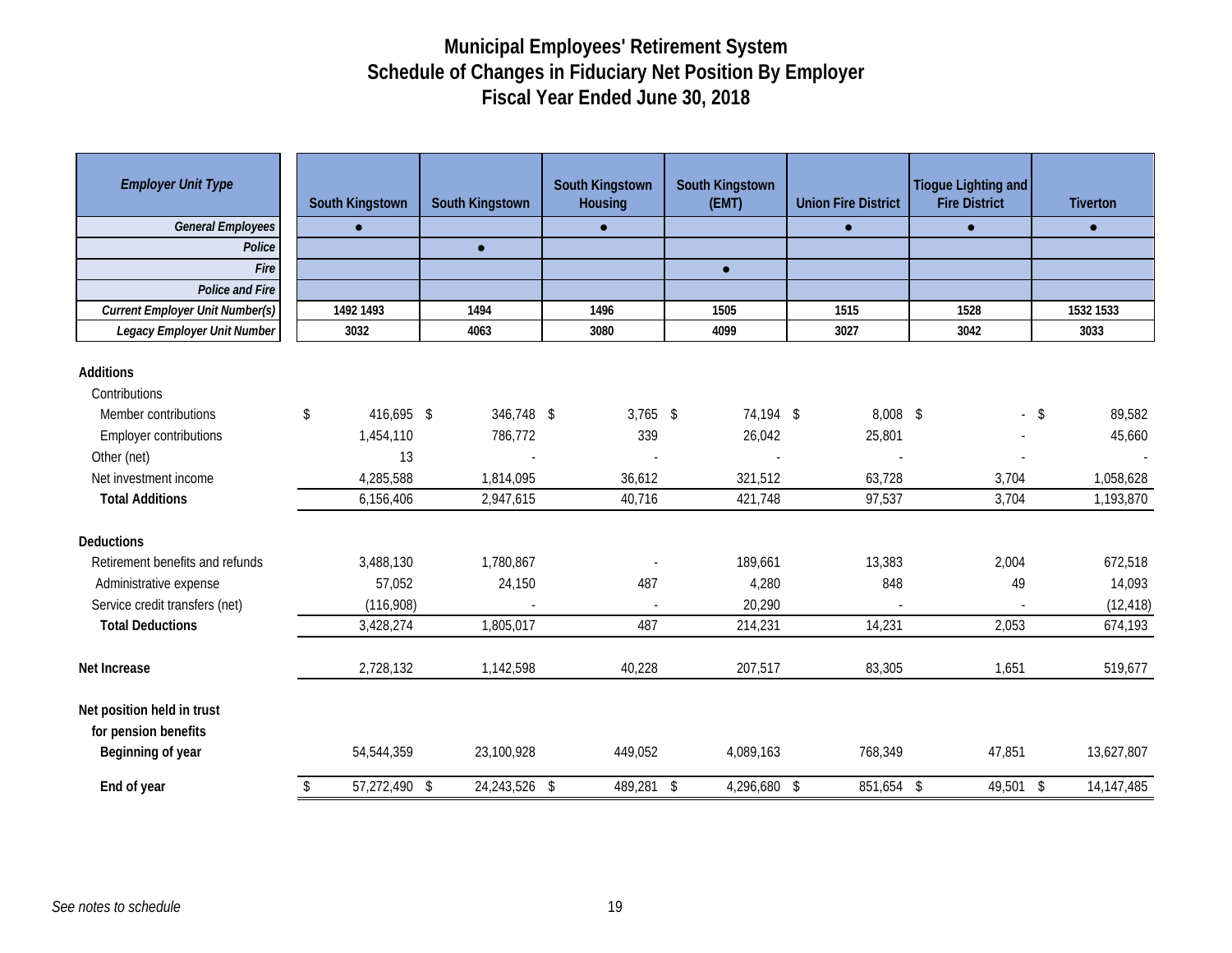| <b>Employer Unit Type</b>                                               | <b>Tiverton</b>     | <b>Tiverton (Local</b><br>2670A) | <b>Valley Falls Fire</b><br><b>District</b> | Warren       | Warren         | <b>Warren Housing</b> | <b>West Greenwich</b> |
|-------------------------------------------------------------------------|---------------------|----------------------------------|---------------------------------------------|--------------|----------------|-----------------------|-----------------------|
| <b>General Employees</b>                                                |                     | $\bullet$                        |                                             | $\bullet$    |                | $\bullet$             | $\bullet$             |
| Police                                                                  |                     |                                  |                                             |              |                |                       |                       |
| Fire                                                                    | $\bullet$           |                                  | $\bullet$                                   |              |                |                       |                       |
| Police and Fire                                                         |                     |                                  |                                             |              | $\bullet$      |                       |                       |
| <b>Current Employer Unit Number(s)</b>                                  | 1534                | 1538                             | 1555                                        | 1562         | 1564 1565      | 1566                  | 1602                  |
| Legacy Employer Unit Number                                             | 4077                | 3077                             | 4042                                        | 3034         | 4062           | 3071                  | 3037                  |
| <b>Additions</b><br>Contributions<br>Member contributions               | \$<br>189,024 \$    | $26,652$ \$                      | $60,044$ \$                                 | 68,765 \$    | 169,072 \$     | $7,361$ \$            | 29,380                |
| <b>Employer contributions</b>                                           | 287,696             | 86,673                           | 107,546                                     | 267,090      | 414,902        | 11,017                | 177,223               |
| Other (net)                                                             |                     |                                  |                                             |              |                |                       |                       |
| Net investment income                                                   | 785,535             | 313,907                          | 274,389                                     | 440,043      | 842,323        | 90,833                | 226,897               |
| <b>Total Additions</b>                                                  | 1,262,255           | 427,232                          | 441,979                                     | 775,898      | 1,426,297      | 109,211               | 433,500               |
|                                                                         |                     |                                  |                                             |              |                |                       |                       |
| <b>Deductions</b>                                                       |                     |                                  |                                             |              |                |                       |                       |
| Retirement benefits and refunds                                         | 697,489             | 287,740                          | 268,832                                     | 350,747      | 682,450        | 109,213               | 229,705               |
| Administrative expense                                                  | 10,457              | 4,179                            | 3,653                                       | 5,858        | 11,213         | 1,209                 | 3,021                 |
| Service credit transfers (net)                                          | $\sim$              | $\blacksquare$                   |                                             | 12,543       | $\blacksquare$ |                       | 14,983                |
| <b>Total Deductions</b>                                                 | 707,946             | 291,919                          | 272,485                                     | 369,148      | 693,663        | 110,422               | 247,709               |
| Net Increase                                                            | 554,309             | 135,313                          | 169,494                                     | 406,750      | 732,634        | (1, 212)              | 185,792               |
| Net position held in trust<br>for pension benefits<br>Beginning of year | 9,943,563           | 4,059,728                        | 3,497,435                                   | 5,473,972    | 10,524,156     | 1,215,097             | 2,846,461             |
| End of year                                                             | \$<br>10,497,871 \$ | 4,195,041 \$                     | 3,666,929 \$                                | 5,880,722 \$ | 11,256,790 \$  | 1,213,886 \$          | 3,032,252             |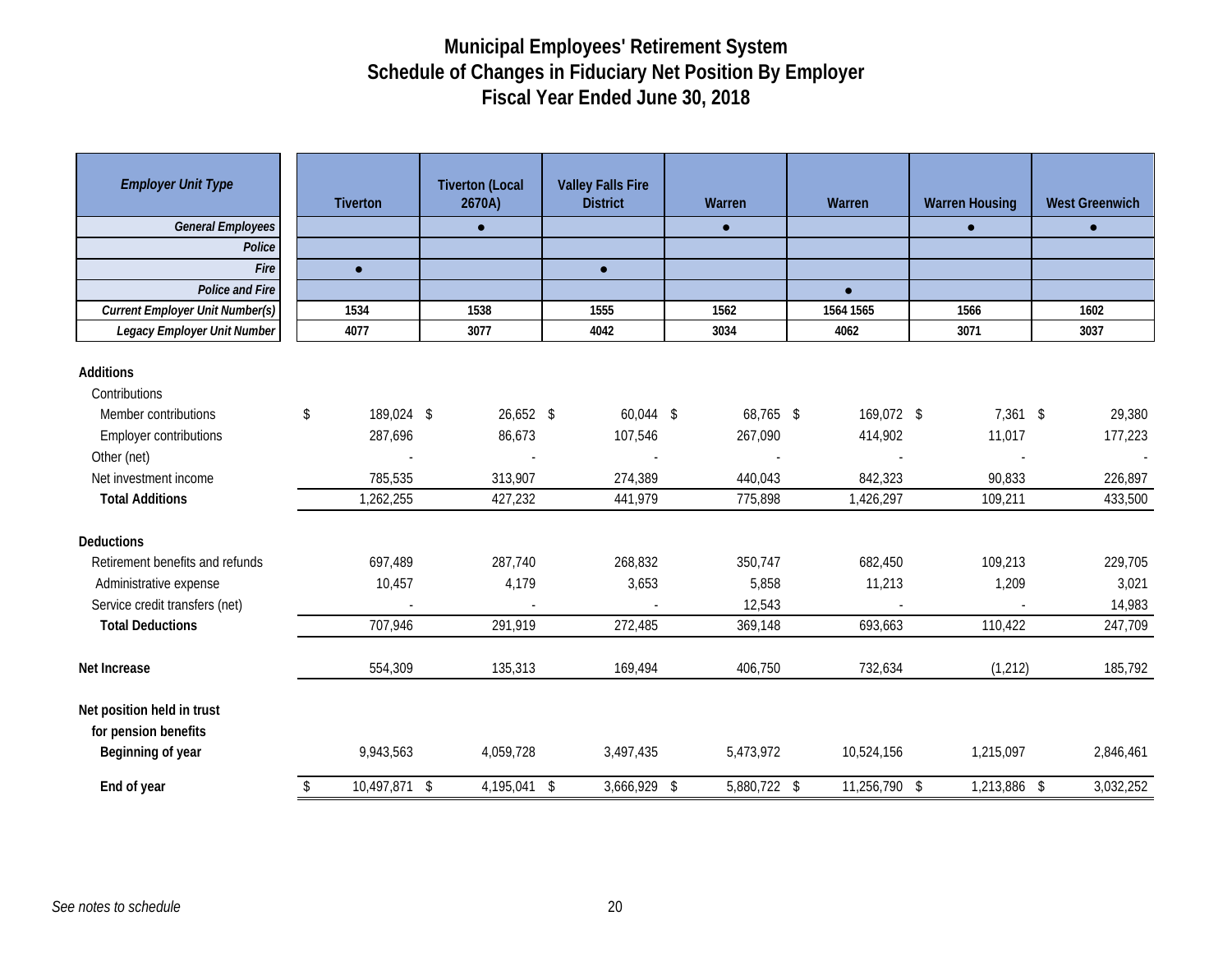| <b>Employer Unit Type</b>                                                      | <b>West Greenwich</b> | <b>West Warwick</b><br><b>Housing</b> | Westerly       | Woonsocket           | Woonsocket          | Woonsocket          | <b>Albion Fire District</b> |
|--------------------------------------------------------------------------------|-----------------------|---------------------------------------|----------------|----------------------|---------------------|---------------------|-----------------------------|
| <b>General Employees</b>                                                       |                       | $\bullet$                             | $\bullet$      | $\bullet$            |                     |                     | $\bullet$                   |
| Police                                                                         |                       |                                       |                |                      | $\bullet$           |                     |                             |
| Fire                                                                           |                       |                                       |                |                      |                     | $\bullet$           |                             |
| Police and Fire                                                                | $\bullet$             |                                       |                |                      |                     |                     |                             |
| <b>Current Employer Unit Number(s)</b>                                         | 1604                  | 1616                                  | 1622 1623      | 1632 1633            | 1634                | 1635                | 1702                        |
| Legacy Employer Unit Number                                                    | 4089                  | 3083                                  | 3036           | 3039                 | 4085                | 4093                | 3103                        |
| <b>Additions</b><br>Contributions                                              |                       |                                       |                |                      |                     |                     |                             |
| Member contributions                                                           | \$<br>107,004 \$      | 7,375 \$                              |                | 351,489 \$<br>$-$ \$ | 607,345 \$          | 727,343 \$          |                             |
| <b>Employer contributions</b>                                                  | 198,919               | 52,175                                |                | 1,320,137            | 1,622,148           | 690,307             |                             |
| Other (net)                                                                    | $\sim$                |                                       |                | $\overline{1}$       | 137                 |                     | $\sim$                      |
| Net investment income                                                          | 355,050               | 117,859                               | 35,934         | 4,689,702            | 2,991,525           | 3,801,549           | 10,826                      |
| <b>Total Additions</b>                                                         | 660,973               | 177,409                               | 35,934         | 6,361,329            | 5,221,155           | 5,219,200           | 10,826                      |
| <b>Deductions</b><br>Retirement benefits and refunds<br>Administrative expense | 219,123<br>4,727      | 166,550<br>1,569                      | 137,474<br>478 | 4,547,004<br>62,432  | 2,598,498<br>39,825 | 1,544,840<br>63,026 | 9,474<br>144                |
| Service credit transfers (net)                                                 | (14,983)              |                                       |                | (216, 460)           |                     |                     | $\sim$                      |
| <b>Total Deductions</b>                                                        | 208,867               | 168,119                               | 137,952        | 4,392,976            | 2,638,323           | 1,607,866           | 9,618                       |
| Net Increase                                                                   | 452,106               | 9,290                                 | (102, 018)     | 1,968,354            | 2,582,833           | 3,611,333           | 1,208                       |
| Net position held in trust<br>for pension benefits<br>Beginning of year        | 4,292,771             | 1,565,770                             | 582,242        | 60,704,714           | 37,395,839          | 47,192,473          | 143,475                     |
| End of year                                                                    | \$<br>4,744,878 \$    | 1,575,060 \$                          | 480,224 \$     | 62,673,068 \$        | 39,978,671 \$       | 50,803,807 \$       | 144,683                     |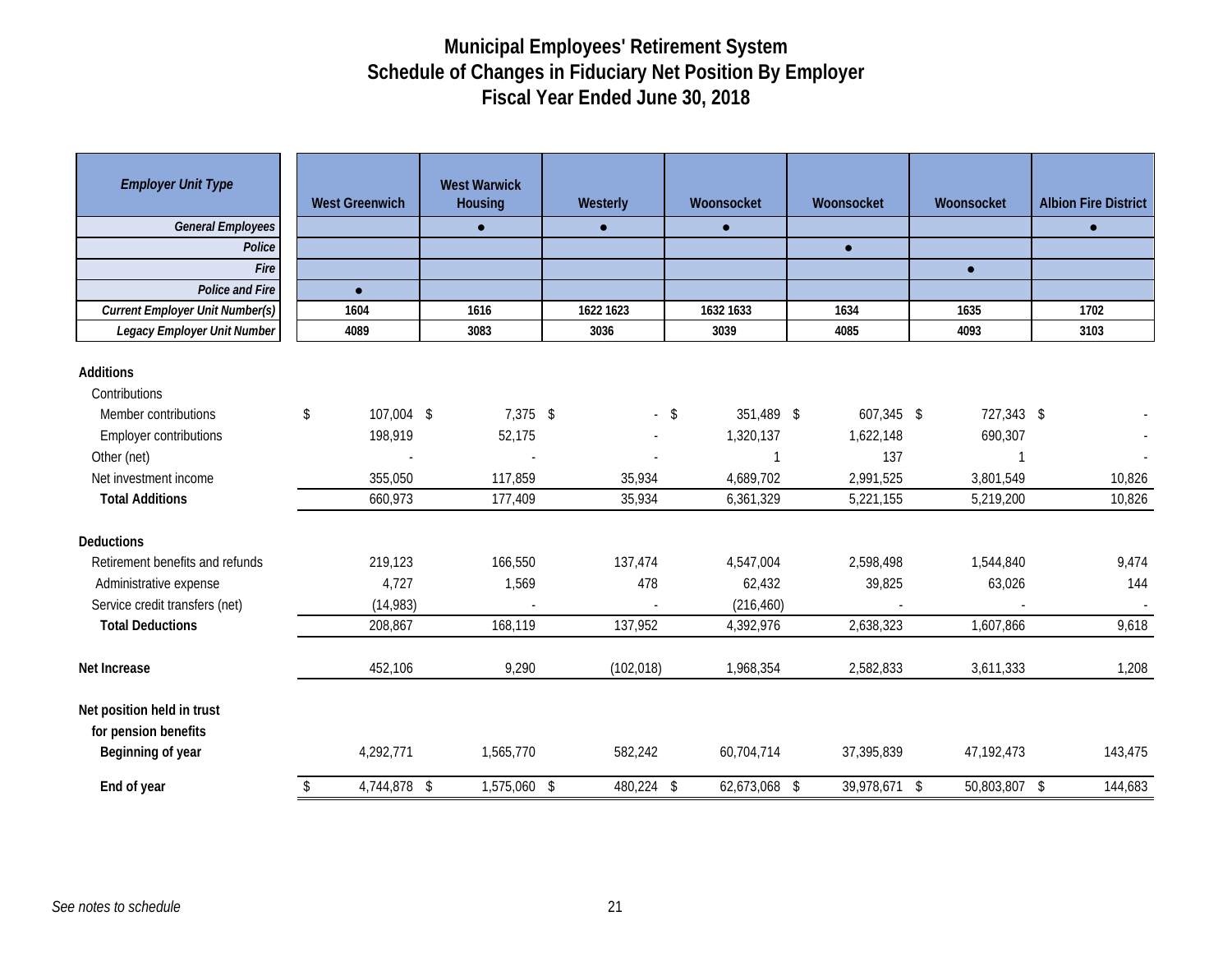| <b>Employer Unit Type</b>                                                                                                                   | <b>Albion Fire District</b> | <b>Harrisville Fire</b><br><b>District</b>               | <b>Harrisville Fire</b><br><b>District</b> | <b>Pascoag Fire</b><br><b>District</b><br>(Administrative) | Pascoag Fire<br><b>District</b> | <b>Saylesville Fire</b><br><b>District</b> |                                                     |
|---------------------------------------------------------------------------------------------------------------------------------------------|-----------------------------|----------------------------------------------------------|--------------------------------------------|------------------------------------------------------------|---------------------------------|--------------------------------------------|-----------------------------------------------------|
| <b>General Employees</b>                                                                                                                    |                             | $\bullet$                                                |                                            | $\bullet$                                                  |                                 |                                            |                                                     |
| Police                                                                                                                                      |                             |                                                          |                                            |                                                            |                                 |                                            | <b>Total</b>                                        |
| Fire                                                                                                                                        | $\bullet$                   |                                                          | $\bullet$                                  |                                                            | $\bullet$                       | $\bullet$                                  |                                                     |
| <b>Police and Fire</b>                                                                                                                      |                             |                                                          |                                            |                                                            |                                 |                                            |                                                     |
| <b>Current Employer Unit Number(s)</b>                                                                                                      | 1705                        | 1712                                                     | 1715                                       | 1802                                                       | 1805                            | 1815                                       |                                                     |
| Legacy Employer Unit Number                                                                                                                 | 4111                        | 3102                                                     | 4110                                       | 1802                                                       | 1805                            | 1815                                       |                                                     |
| <b>Additions</b><br>Contributions<br>Member contributions                                                                                   | $25,103$ \$<br>\$           | 10,793 \$                                                | $37,102$ \$                                | $1,161$ \$                                                 | 23,790 \$                       | 8,541                                      | 17,709,035<br>\$                                    |
| <b>Employer contributions</b>                                                                                                               | 46,193                      | 15,016                                                   | 15,435                                     | 7,686                                                      | 45,987                          | 6,881                                      | 47,003,638                                          |
| Other (net)                                                                                                                                 |                             |                                                          |                                            |                                                            |                                 | 22                                         | 16,290                                              |
| Net investment income                                                                                                                       | 79,174                      | 67,887                                                   | 130,539                                    | 2,208                                                      | 20,886                          | 1,248                                      | 116,765,906                                         |
| <b>Total Additions</b>                                                                                                                      | 150,470                     | 93,696                                                   | 183,076                                    | 11,055                                                     | 90,663                          | 16,692                                     | 181,494,869                                         |
| <b>Deductions</b><br>Retirement benefits and refunds<br>Administrative expense<br>Service credit transfers (net)<br><b>Total Deductions</b> | 39,968<br>1,054<br>41,022   | $\overline{\phantom{a}}$<br>904<br>$\blacksquare$<br>904 | 1,738<br>1,738                             | 29<br>29                                                   | 278<br>278                      | $\sim$<br>17<br>$\sim$<br>$17 -$           | 98,732,034<br>1,566,863<br>1,032,270<br>101,331,167 |
| Net Increase                                                                                                                                | 109,448                     | 92,792                                                   | 181,338                                    | 11,026                                                     | 90,385                          | 16,675 -                                   | 80,163,702                                          |
| Net position held in trust<br>for pension benefits<br>Beginning of year                                                                     | 948,631                     | 814,450                                                  | 1,563,179                                  | 18,481                                                     | 188,737                         |                                            | 1,480,293,037                                       |
| End of year                                                                                                                                 | 1,058,079 \$<br>\$          | 907,242 \$                                               | 1,744,517 \$                               | 29,507 \$                                                  | 279,122 \$                      | 16,675                                     | 1,560,456,739<br>\$                                 |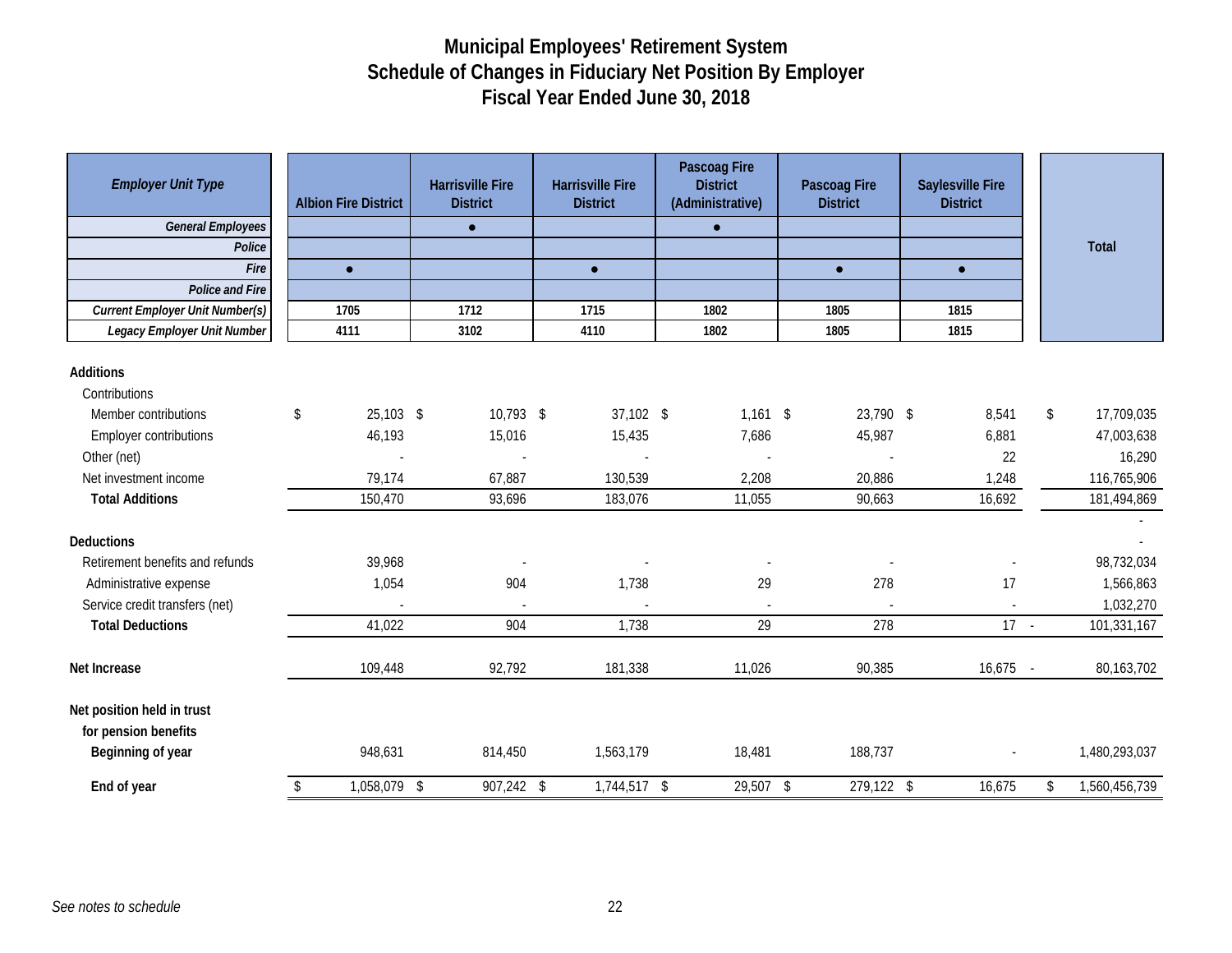### *Municipal Employees' Retirement System -* **Multiple-Employer Defined Benefit Agent Plan Notes to Schedules of Changes in Fiduciary Net Position by Employer Fiscal Year Ended June 30, 2018**

#### **1. Plan Description and Governance**

The Employees' Retirement System of the State of Rhode Island (the System) acts as a common investment and administrative agent for pension benefits to be provided through various defined benefit and defined contribution retirement plans. The System is administered by the State of Rhode Island Retirement Board which was authorized, created and established as an independent retirement board to hold and administer, in trust, the funds of the retirement system.

Each plan's assets are accounted for separately and may be used only for the payment of benefits to the members of that plan, in accordance with the terms of that plan.

The Municipal Employees' Retirement System (MERS) was established by Rhode Island General Law and placed under the management of the Retirement Board to provide retirement allowances to employees of municipalities, housing authorities, water and sewer districts, and municipal police and fire persons that have elected to participate. MERS is a multiple-employer defined benefit agent plan.

#### **2. Plan Membership and Benefit Provisions**

#### *Participating employers are summarized below:*

| Municipalities, housing authorities, water and sewer districts           | 69  |
|--------------------------------------------------------------------------|-----|
| Municipal police and fire departments                                    | 48  |
| Total participating units as of the actuarial valuation at June 30, 2017 | 117 |

#### *Plan members (as of the June 30, 2017 valuation date):*

|                          | Retirees and<br>beneficiaries | Terminated plan<br>members entitled<br>to but not yet<br>receiving benefits | Active<br>Vested | Active<br>Non-vested | Total by<br>Plan |
|--------------------------|-------------------------------|-----------------------------------------------------------------------------|------------------|----------------------|------------------|
| <b>MERS</b>              |                               |                                                                             |                  |                      |                  |
| <b>General Employees</b> | 4,636                         | 2,849                                                                       | 4.211            | 1,769                | 13,465           |
| <b>Public Safety</b>     | 801                           | 206                                                                         | 1,172            | 349                  | 2,528            |
| Total by type            | 5.437                         | 3,055                                                                       | 5,383            | 2.118                | 15,993           |

*Plan vesting provisions –* after five years of service*.* 

#### *Summary of Benefit Provisions*

For general employees prior to June 30, 2012 the plan provided retirement benefits equal to 2% of a member's final average salary multiplied by the number of years of total service up to a maximum of 75%. Such benefits are available to members at least age 58 with 10 years of service or after 30 years of service at any age. Benefits accrued at June 30, 2012 are protected under the Rhode Island Retirement Security Act until it is exceeded by the member's full years of service credit, including service after June 30, 2012, multiplied by the average of five consecutive years of compensation. Effective July 1, 2012, the retirement age mirrors the Social Security Normal Retirement Age not to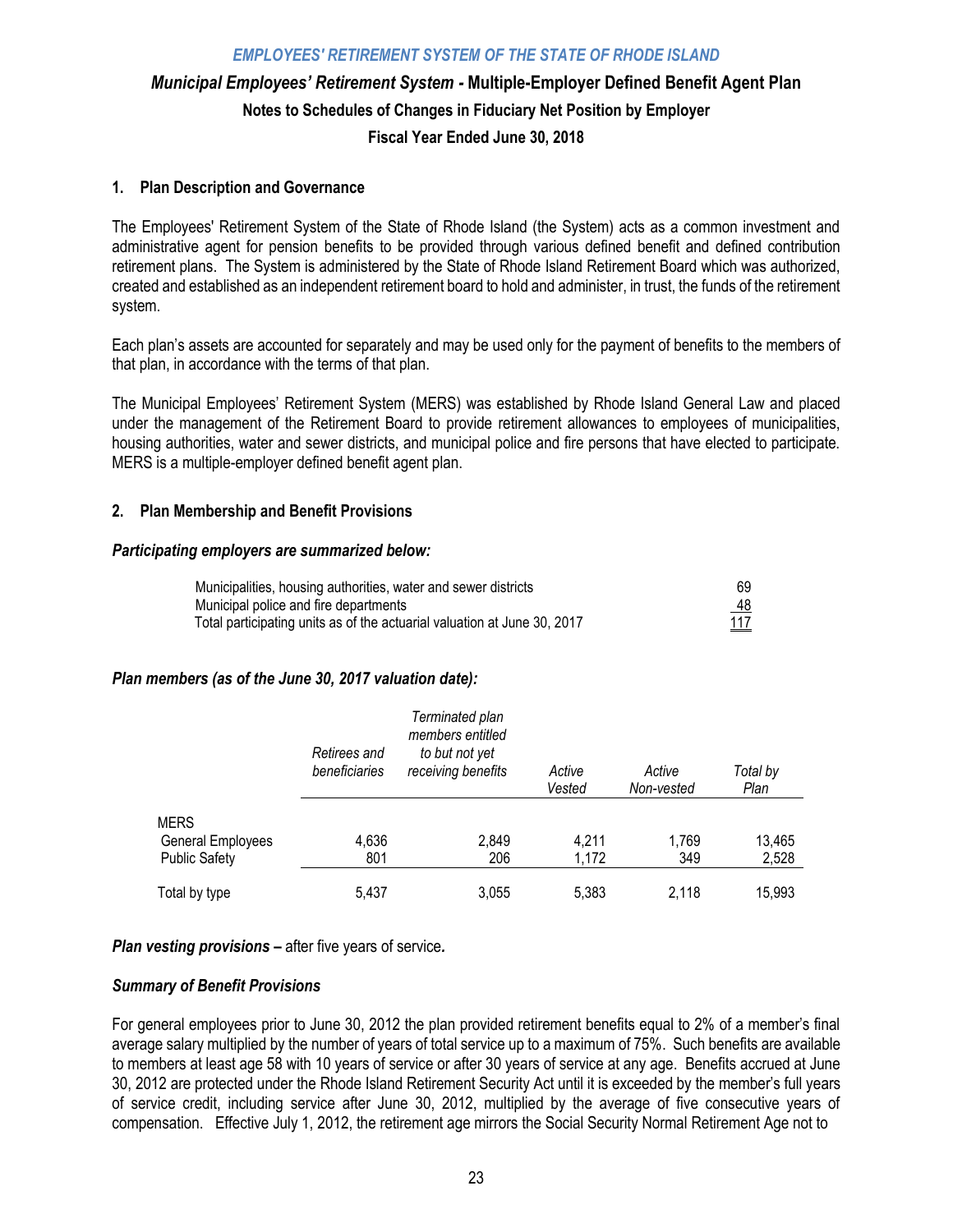### *Municipal Employees' Retirement System -* **Multiple-Employer Defined Benefit Agent Plan Notes to Schedules of Changes in Fiduciary Net Position by Employer Fiscal Year Ended June 30, 2018**

#### **2. Plan Membership and Benefit Provisions (continued)**

exceed age 67. Members will receive a benefit accrual of 1.0% per year based on the five-year average compensation.

Effective July 1, 2015, general employees with more than 20 years of service at July 1, 2012 increased their employee contribution rates to 8.25% (9.25% for units with a cost of living adjustment provision) and participate solely in the defined benefit plan. These members receive a benefit accrual of 2% per year based on the three or five-year average compensation.

Effective July 1, 2015 general employees are eligible to retire upon the attainment of: age 65 with 30 years of service, 64 with 31 years of service, 63 with 32 years of service, or 62 with 33 years of service.

Members may retire earlier if their RIRSA date is earlier or are eligible under a transition rule.

Joint and survivor options are available. For members with 10 years of service as of July 1, 2005, the Service Retirement Allowance (SRA) Plus option that provides for the payment of a larger benefit before the attainment of age sixty-two (62) and a reduced amount thereafter. The reduced amount is equal to the benefit before age sixty-two (62), including cost-of-living increases, minus the member's estimated social security benefit payable at age sixty-two (62).

Prior to June 30, 2012, police and fire personnel may retire at age 55 if they have 10 years of service or after 25 years of service at any age. An option may be elected to provide a 20-year service pension with a benefit equal to 2.5% for each year of service up to a maximum of 75% for police and fire personnel. Benefits are based on the average of the highest three consecutive years' earnings, exclusive of overtime.

From June 30, 2012 to June 30, 2015, retirement age for police and fire personnel is 55 years old with 25 years of total service or for members with five years of service but less than 25 years of service the new retirement age will mirror the Social Security Normal Retirement Age not to exceed 67. Police officers or firefighters, that are at least 45 years old, have 10 or more years of contributing service and are eligible to retire prior to age 52 under the law in effect on June 30, 2012, may retire at age 52. Effective July 1, 2015, police and fire personnel may retire at age 50 with 25 years of service, or any age with 27 years of service. MERS police and fire personnel will contribute 9.00% (10.00% for units with a cost of living adjustment).

As of June 30, 2012, members will continue to have a frozen benefit accrual of 2.0% per year for a standard 25 year with any age and out plan; 2.5% for a standard 20 year with any age and out plan. Effective July 1, 2012 the optional 20 and 25 year with retirement at any age plans have been eliminated. The benefit accrual for all plans will be 2.0% per year based on the five-year average compensation, exclusive of overtime. Police and fire employees may retire with a reduced pension benefit if they have 20 years of service and are within five years of their retirement eligibility. The actuarially reduced benefit will be calculated based on how close the member is to the eligibility date that is prescribed in the Rhode Island Retirement Security Act.

#### *Other benefit provisions*

The plan also provides survivor's benefits; and certain lump sum death benefits. A member is eligible for a nonserviceconnected disability retirement provided he/she has credit for at least five years of service. Members are not eligible for an ordinary disability benefit if they are eligible for unreduced retirement. Members are also eligible for serviceconnected disability retirement with no minimum service requirement.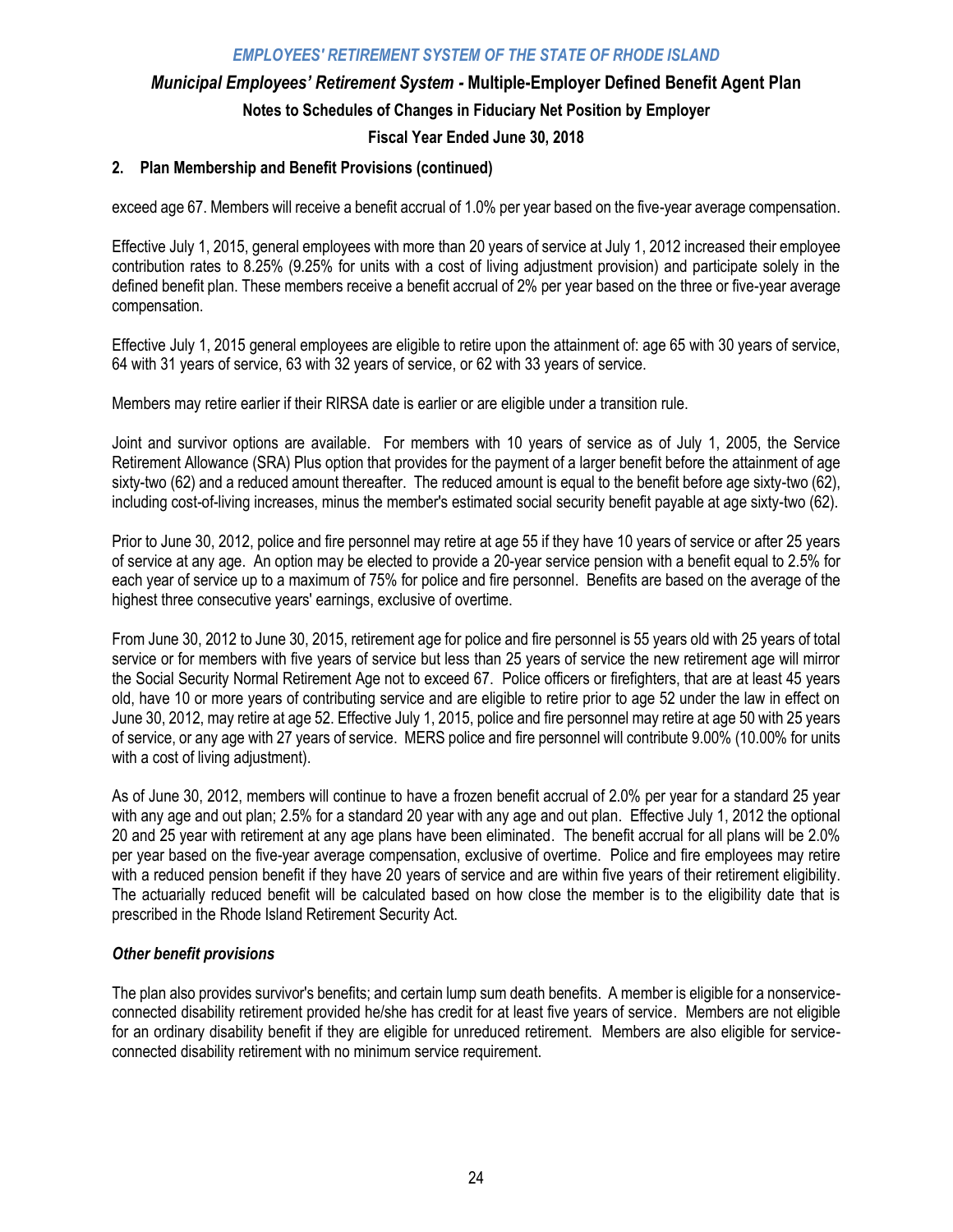### *Municipal Employees' Retirement System -* **Multiple-Employer Defined Benefit Agent Plan Notes to Schedules of Changes in Fiduciary Net Position by Employer Fiscal Year Ended June 30, 2018**

#### **2. Plan Membership and Benefit Provisions (continued)**

Joint and survivor benefit options are available to retirees**.** For some employees, a Social Security Option is also available where an annuity is paid at one amount prior to age 62, and at a reduced amount after age 62, designed to provide a level total income when combined with the member's age 62 Social Security benefit. Benefits cease upon the member's death.

An optional cost-of-living provision may be elected for police and fire personnel and general employees. The Cost of Living Adjustment (COLA) has been suspended for any unit whose funding level is less than 80%. The COLA provision will be reviewed in a four-year interval while the plans are less than 80% funded. When the funding level of a plan exceeds 80% funded eligible retirees may receive a COLA annually effective on their date of retirement plus one month.

The COLA calculation is represented by the following formula: 50% of the COLA is calculated by taking the previous 5-year average investment return, less 5.5% (5 yr return – 5.5%, with a max of 4%) and 50% calculated using the percentage increase in the CPI-U from the prior September 30 (max of 3%) for a total maximum COLA of 3.5%. This COLA is calculated on the first \$31,549 for all members and/or beneficiaries of members who retired on or before June 30, 2015.

This COLA is calculated on the first \$26,291, effective January 1, 2018, for all other members/beneficiaries and indexed as of that date as well. The indexing formula is run annually regardless of funding level each year. The COLA will be delayed until the later of the Social Security Retirement Age or three years after retirement for general employees and until the later of age 50 and three years after retirement for police and fire personnel, other than those entitled to receive a benefit adjustment as of June 30, 2012 under the law then in effect. Once the plan achieves 80% funding, the COLA limitation will be returned to the \$25,855, which will continue to be indexed annually.

#### **3. Relationship to the Plan Financial Statements**

Contributions, benefits and net position are maintained for each MERS employer unit. Certain costs which are common to the administration of the overall pension system are allocated first to each plan and then to each MERS employer unit.

This report was prepared to provide participating employers with additional information needed to comply with the financial reporting requirements of GASB Statement No. 68 *Accounting and Financial Reporting for Pensions.*  Additional financial information for the Employees' Retirement System of Rhode Island (including the MERS plan) is available in the System's audited financial statements for the fiscal year ended June 30, 2018 a[t www.ersri.org.](http://www.ersri.org/)

Certain additions and deductions are presented differently on the Schedules of Changes in Fiduciary Net Position by Employer from the presentation in the System's audited financial statements for the fiscal year ended June 30, 2018 as summarized below.

| As presented in the on System's audited financial statements for the fiscal year ended June 30, 2018: |          |
|-------------------------------------------------------------------------------------------------------|----------|
| Interest on service credits purchased                                                                 | \$16,143 |
| Miscellaneous revenue                                                                                 | 147      |
| Service credit transfers (net)                                                                        |          |
| As presented in the Schedule of Changes in Fiduciary Net Position by Employer:                        |          |
| <b>Additions</b> $-$ Other (net)                                                                      | \$16,290 |

Rounding results in minor differences between the Schedules of Changes in Fiduciary Net Position by Employer and the System's audited financial statements for the fiscal year ended June 30, 2018.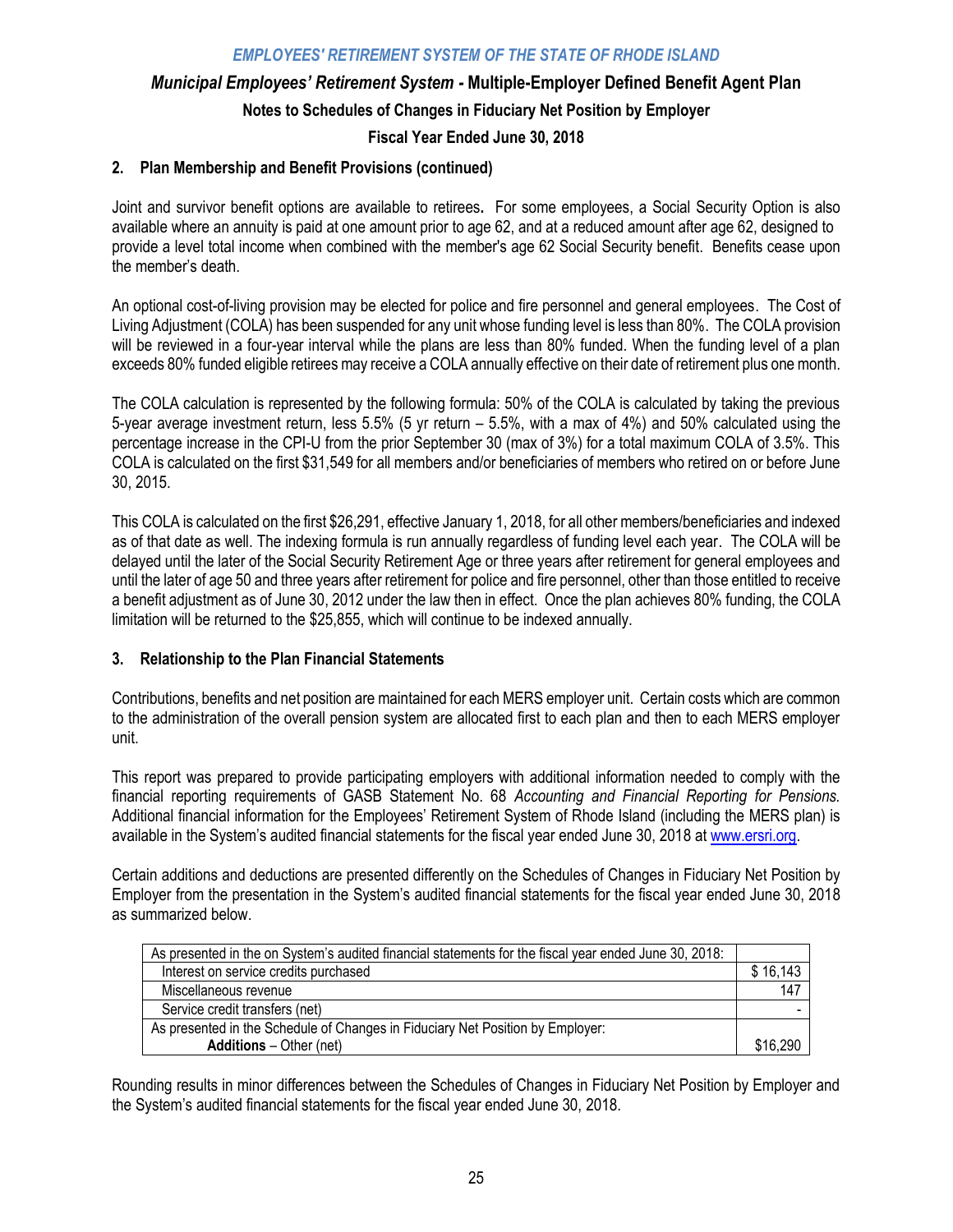### *Municipal Employees' Retirement System -* **Multiple-Employer Defined Benefit Agent Plan Notes to Schedules of Changes in Fiduciary Net Position by Employer Fiscal Year Ended June 30, 2018**

#### **4. Summary of Significant Accounting Policies**

**Basis of Accounting –**The financial statements of the System are prepared on the accrual basis of accounting. Under this method, revenues are recorded when earned and expenses are recorded when incurred.

These financial statements were prepared in accordance with accounting principles generally accepted in the United States of America as prescribed by the Governmental Accounting Standards Board (GASB). The Governmental Accounting Standards Board (GASB) is responsible for establishing generally accepted accounting principles for defined benefit and defined contribution plans established and administered by governmental entities.

**Cash and Cash Equivalents -** Cash represents cash held in trust in a financial institution. Cash equivalents are highly liquid investments with a maturity of three months or less at the time of purchase.

**Investments** - Investment transactions are recorded on a trade date basis. Gains or losses on foreign currency exchange contracts are included in income consistent with changes in the underlying exchange rates. Dividend income is recorded on the ex-dividend date. MERS holds units in the System's Pooled Investment Trust. The number of units held by each plan within the System is a function of each plans' respective contribution to, or withdrawals from, the trust. Investment expense is allocated to each plan based on the plan's units in the Pooled Trust at the end of each month.

**Method Used to Value Investments -** Investments are recorded in the financial statements at fair value. Fair value is the price that would be received to sell an asset or paid to transfer a liability in an orderly transaction between market participants at the measurement date.

Short-term investments are generally carried at cost or amortized cost, which approximates fair value.

The fair value of fixed income securities and domestic and international equity securities is generally based on published market prices and quotations from national security exchanges and securities pricing services. The fair value of mutual fund investments reflects the published closing net asset value as reported by the fund manager.

Commingled funds include institutional domestic equity index and international equity index funds. The fair value of these commingled funds is based on the reported net asset value (NAV) based upon the fair value of the underlying securities or assets held in the fund.

Futures contracts are valued at the settlement price established each day by the board of trade or exchange on which they are traded.

The System also trades in foreign exchange contracts to manage exposure to foreign currency risks. Such contracts are used to purchase and sell foreign currency at a guaranteed future price. The change in the estimated fair value of these contracts, which reflects current foreign exchange rates, is included in the determination of the fair value of the System's investments.

Other investments that are not traded on a national security exchange (primarily private equity, real estate, hedge funds, certain infrastructure investments, and crisis protection class – trend following investments) are valued based on the reported Net Asset Value (NAV) by the fund manager or general partner. Publicly traded investments held by the partnerships are valued based on quoted market prices. If not publicly traded, the fair value is determined by the general partner following U.S. generally accepted accounting principles. Financial Accounting Standards Board ASC Topic 820, Fair Value Measurements and Disclosures, requires the limited partnership general partners for these investment types to value non**-**publicly traded assets at current fair value, taking into consideration the financial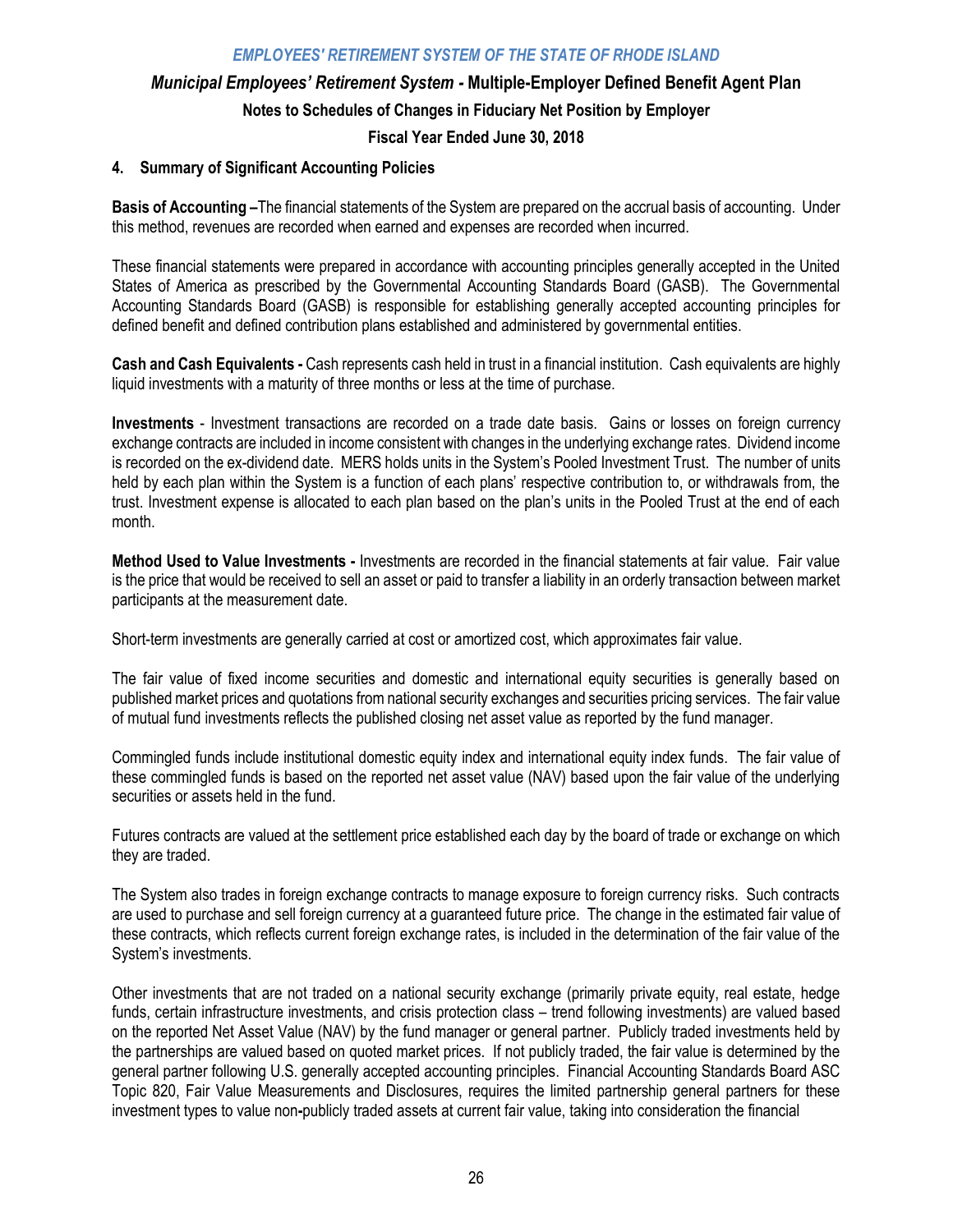### *Municipal Employees' Retirement System -* **Multiple-Employer Defined Benefit Agent Plan Notes to Schedules of Changes in Fiduciary Net Position by Employer Fiscal Year Ended June 30, 2018**

#### **4. Summary of Significant Accounting Policies (continued)**

performance of the issuer, cash flow analysis, recent sales prices, market comparable transactions, a new round of financing, a change in economic conditions, and other pertinent information.

Hedge funds represented 6.5% of the total reported fair value of all investments within the System's Pooled Investment Trust at June 30, 2018. This portfolio is comprised of 9 limited partnerships divided into two sub-categories: global equity and absolute return. Global equity funds are designed to benefit from the stock market with considerably less risk. They own stakes in companies they expect to outperform and also sell short stocks that they expect to underperform. Absolute return hedge funds employ strategies that seek to generate long-term returns and mitigate risk, regardless of broader market moves. The funds invest across asset classes, including government bonds, other fixed income securities, equity indexes, commodities, and currencies.

The fair values of the investments in this type have been determined using the NAV per share of the investments as reported by the general partner at June 30, 2018. Of the underlying holdings within the hedge funds approximately 69% were valued based on Tier 1 inputs (unadjusted quoted prices in active markets that are accessible at the measurement date for identical, unrestricted investments).

The system's investments in hedge funds are generally subject to "lock-up" provisions that limit (subject to certain exceptions) the ability to withdraw amounts previously invested for a period of one to three years after the initial investment. At June 30, 2018, investments totaling \$1.5 million are subject to these withdrawal limitation provisions. The remainder of hedge fund assets is available for redemption on a month-end, quarter-end, semi-annual or annual basis, and is subject to notice periods which vary by fund and range from 2 days to 75 days.

As part of an overall change in asset allocation during fiscal 2017, the State Investment Commission opted to reduce its investment in hedge funds. Approximately, \$236 million was received during fiscal 2018 from the System's liquidation of certain hedge funds. At June 30, 2018, approximately \$1.5 million is pending and expected to be received during fiscal 2019.

Private equity represented 8.0% of the total reported fair value of all all investments within the System's Pooled Investment Trust at June 30, 2018. These 86 limited partnership funds provide the portfolio exposure to private companies through equity and/or debt investments. Private equity fund managers invest in private companies with the goal of enhancing their value over the long-term.

The fair values of the investments in this type have been determined using the NAV per share of the investments as reported by the general partner at June 30, 2018.

Private equity investments cannot be redeemed. The nature of these investments provides for distributions through the liquidation of the underlying assets or net operating cash flows.

Real estate represented 7.1% of the total reported fair value of all investments within the System's Pooled Investment Trust at June 30, 2018. These 16 limited partnerships investments are comprised of two different private real estate equity components, Core and Non-Core, which generally refer to the relative levels of risk in the underlying assets. Core investments include existing, substantially leased, income-producing properties located principally in economically diversified metropolitan areas. Non-Core investments represent those properties and/or investment strategies that require specialized acquisition and management expertise and skill to mitigate the business and leasing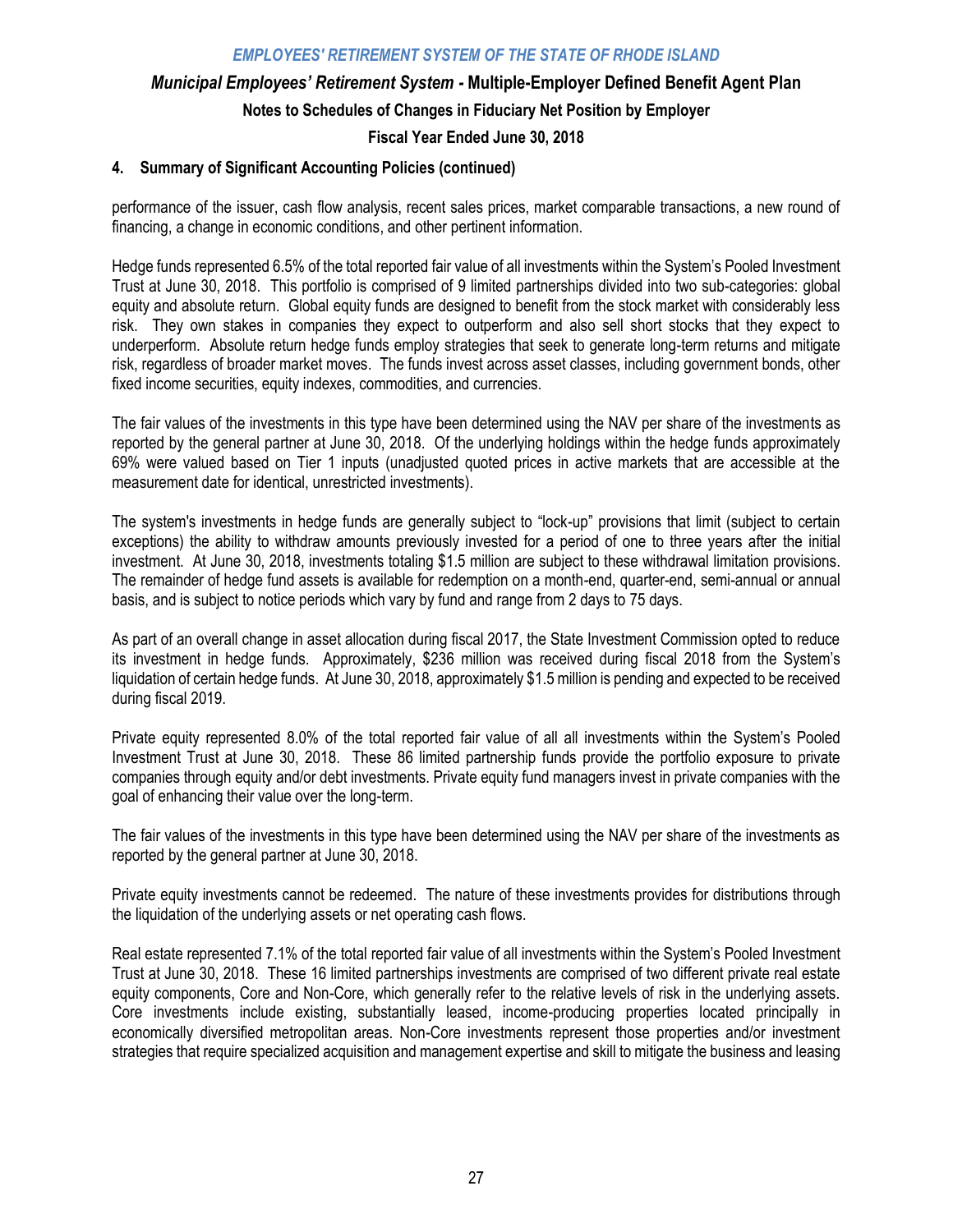### *Municipal Employees' Retirement System -* **Multiple-Employer Defined Benefit Agent Plan Notes to Schedules of Changes in Fiduciary Net Position by Employer Fiscal Year Ended June 30, 2018**

#### **4. Summary of Significant Accounting Policies (continued)**

risks that may be associated with individual investments. Non-Core investments, which may be referred to as Value Added and Opportunistic investments, are expected to be held for shorter periods, have greater volatility compared to Core investments, and as such, are expected to provide yields higher than those associated with Core investments.

These funds acquire, manage and sell physical properties, including office, retail, apartment, and industrial buildings as well as more niche property types, such as student housing, self-storage and hotels. The primary goals of this asset class are to provide current income, risk-adjusted total returns, and diversification.

The fair values of the investments in this type have been determined using the NAV per share of the investments as reported by the general partner at June 30, 2018.

With the exception of five core open-end funds which allow for quarterly redemptions, the investments cannot be redeemed. The nature of these investments provides for distributions through the liquidation of the underlying assets or net operating cash flows.

Infrastructure investments represented 3.6% of the total reported fair value of all investments within the System's Pooled Investment Trust at June 30, 2018. These four funds provide inflation-protection and current income to the portfolio through investments in facilities and services required for an economy to function including electricity production and distribution, pipelines, sewers and waste management, airports, roads, bridges, ports, railroads, telephone and cable networks, and hospitals. The fair values of the investments in this type have been determined using the NAV per share of the investments as reported by the general partner at June 30, 2018.

With the exception of one open-end core fund which allows for quarterly liquidity, the investments cannot be redeemed. The nature of these investments provides for distributions through the liquidation of the underlying assets or net operating cash flows.

Crisis Protection Class – *Trend Following –* Trend Following investments represented 3.6% of the total reported fair value of all investments within the System's Pooled Investment Trust at June 30, 2018. These three funds were created as limited liability companies with the Employees' Retirement System of the State of Rhode Island as the sole member. The investment managers' principal investment objectives for the companies include:

- providing diversified exposure to market trends across asset classes, geographies and time horizons to generate sizable profits during the periods when growth-risk exposed assets decline significantly;
- generating significant medium-term capital growth independent of overall movements in traditional stock and bond markets within a rigorous risk management framework; and
- outperforming the Credit Suisse Liquid Alternative Beta Managed Futures Index (CLABT18 Index) over a 5-year period.

The fair values of the investments in this type have been determined using the NAV per share of the investments as reported by the general partner at June 30, 2018. As the Employees' Retirement System of the State of Rhode Island is the sole member, the limited liability company could be liquidated at its option. The nature of these investments provides for distributions through the liquidation of the underlying assets or net operating cash flows.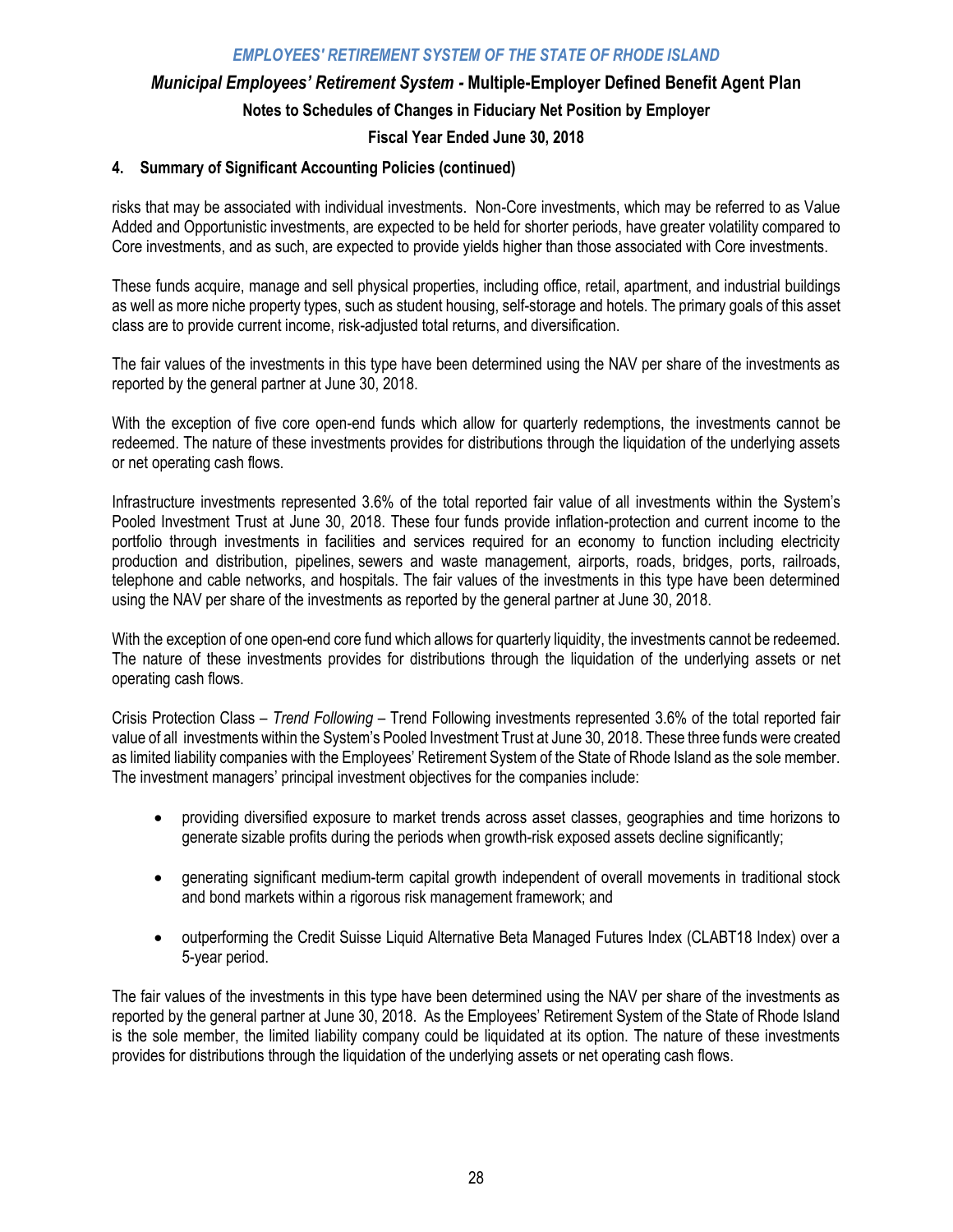### *Municipal Employees' Retirement System -* **Multiple-Employer Defined Benefit Agent Plan Notes to Schedules of Changes in Fiduciary Net Position by Employer Fiscal Year Ended June 30, 2018**

#### **4. Summary of Significant Accounting Policies (continued)**

**Investment expenses –** Investment expenses include investment consultant fees, custodial fees, direct investment expenses paid to managers, and certain indirect expenses allocated by managers to fund or partnership investors. Certain Office of the General Treasurer expenses associated with oversight of the pooled investment trust are also allocated and included as investment expenses. When indirect investment expenses for certain types of investments (e.g., hedge funds, private equity, real estate, infrastructure, and crisis protection class), are not reported separately to System management and the investment custodian, additional information is obtained to allow reporting of the System's share of such indirect investment expenses on a gross fee basis.

The System changed its method of reporting investment expenses in fiscal 2018 from reporting certain investment income and related expenses on a net of fees basis to reporting all material investment expenses on a gross fee basis to enhance transparency of all investment related expenses. The change had no effect on net position of the defined benefit plans participating in the pooled investment trust.

**Contributions** - Plan member contributions for the defined benefit plans are recognized in the period in which the wages, subject to required contributions, are earned for the performance of duties for covered employment. Employer contributions to each defined benefit plan are recognized when due and the employer has made a formal commitment to provide the contributions.

**Benefits** - Benefits and refunds are recognized when due and payable in accordance with the terms of each plan.

**Use of Estimates –** The preparation of financial statements in conformity with accounting principles generally accepted in the United States of America requires management to make estimates and assumptions that affect the reported amounts of assets and liabilities and disclosures of contingencies. These estimates are subject to a certain amount of uncertainty in the near term, which could result in changes in the values reported for those assets in the statements of fiduciary net position. Because of the inherent uncertainty in the valuation of privately held securities, the fair value may differ from the values that would have been used if a ready market for such securities existed, and the difference can be material. Estimates also affect the reported amounts of income/additions and expenses/deductions during the reporting period. Actual results could differ from these estimates.

#### **5. Contributions**

Contribution requirements for plan members and employers are established pursuant to Rhode Island General Laws. Employers are required to contribute at an actuarially determined rate for the defined benefit plans. Plan member contributions for the defined benefit and defined contribution plans are fixed by statute. Member and employer contribution rates are subject to amendment by the General Assembly.

#### **(a). Funding Policy**

The funding policies, as set forth in Rhode Island General Law, Section 36-10-2 and 45-21-42 provide for actuarially determined periodic contributions to the plans. The actuarial valuation uses the Entry Age Normal actuarial cost method. Under this method, the employer contribution rate is the sum of (i) the employer normal cost rate, and (ii) a rate that will amortize the unfunded actuarial liability. The valuation is prepared on the projected benefit basis, under which the present value, at the assumed rate of return (currently 7.0 percent), of each participant's expected benefit payable at retirement or death is determined, based on age, service, gender and compensation.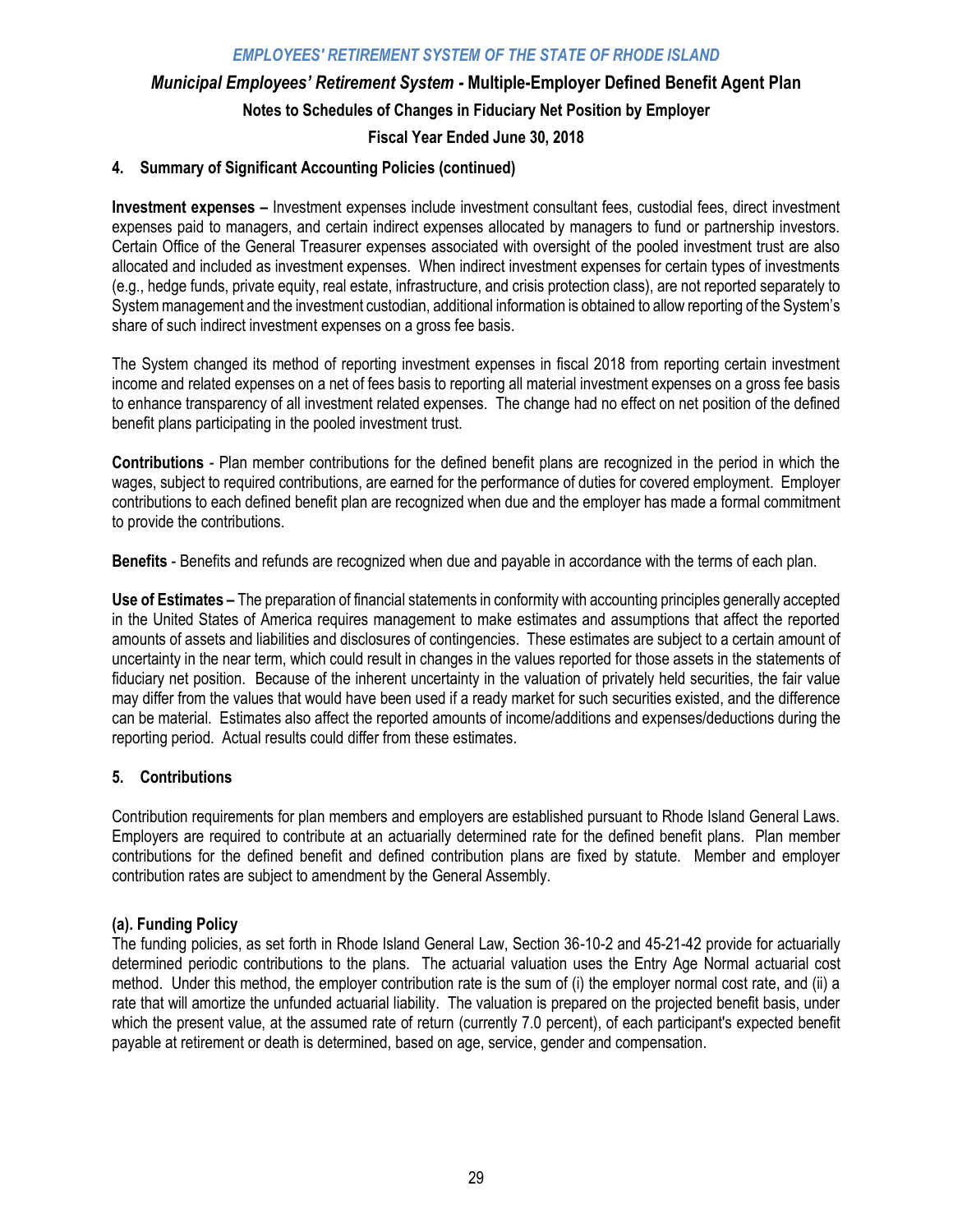### *Municipal Employees' Retirement System -* **Multiple-Employer Defined Benefit Agent Plan Notes to Schedules of Changes in Fiduciary Net Position by Employer Fiscal Year Ended June 30, 2018**

#### **5. Contributions (continued)**

The employer contributions required to support the benefits of the Plan are determined following a level funding approach, and consist of a normal contribution and an accrued liability contribution. The normal contribution is determined using the "entry age normal" method. Under this method, a calculation is made to determine the rate of contribution which, if applied to the compensation of each individual member during the entire period of anticipated covered service, would be required to meet the cost of all benefits payable on his behalf. This method is commonly referred to as the Individual Entry Age Actuarial Cost Method.

The unfunded actuarial accrued liability (UAAL) is amortized as a level percent of payroll over a closed period. For underfunded plans, the period is 25 years as measured from June 30, 2010, or 19 years as of the current valuation date for any existing UAAL. Beginning with the June 30, 2014 actuarial valuation, new experience gains and losses for underfunded plans are amortized over individual closed periods of 20 years using the process of "laddering". Overfunded plans will have an amortization rate calculated using a single base amortized over an open period of 20 years.

#### **(b). Contribution rates**

Employer contribution rates for fiscal 2018 for MERS employers were developed based on actuarial valuations performed as of June 30, 2015. Employee contribution rates are statutorily determined. The table below displays the contribution rates for the year ended June 30, 2018:

| <b>Plan</b>          | <b>Employee</b>                                                                                                                                                                     | <b>Employer</b>                                                                                                           |
|----------------------|-------------------------------------------------------------------------------------------------------------------------------------------------------------------------------------|---------------------------------------------------------------------------------------------------------------------------|
| General<br>Employees | 1.00% (additional 1% with a cost-of-living<br>adjustment)<br>Effective July 1, 2015, members with 20 or<br>more years of service at June 30, 2012<br>contribute an additional 7.25% | 69 Municipalities, housing authorities, water and<br>sewer districts contributed various actuarially<br>determined rates. |
| <b>Public Safety</b> | 9.00% (additional 1% with a cost-of-living<br>adjustment)*                                                                                                                          | 48 Municipal police and fire departments<br>contributed various actuarially determined<br>rates.                          |

#### **6. Administrative Expenses**

Pursuant to General Law section 36-8-10.1, administrative costs of the System are financed through investment earnings up to a maximum of 0.175% of the average total investments before lending activities as reported in the annual report of the Auditor General for the next preceding five (5) fiscal years. Such amounts are transferred to a restricted receipt account within the State's general fund. Any unencumbered funds on June 30 of any fiscal year are credited to the plans in the same proportion as their contributions to the restricted receipt account.

Administrative expenses of the System, financed as described in the preceding paragraph, include expenses within the Office of General Treasurer related to oversight of the System's investment portfolio. Consistent with generally accepted accounting principles, these expenses have been included with net investment income (loss) on the Schedule of Changes in Fiduciary Net Position by Employer.